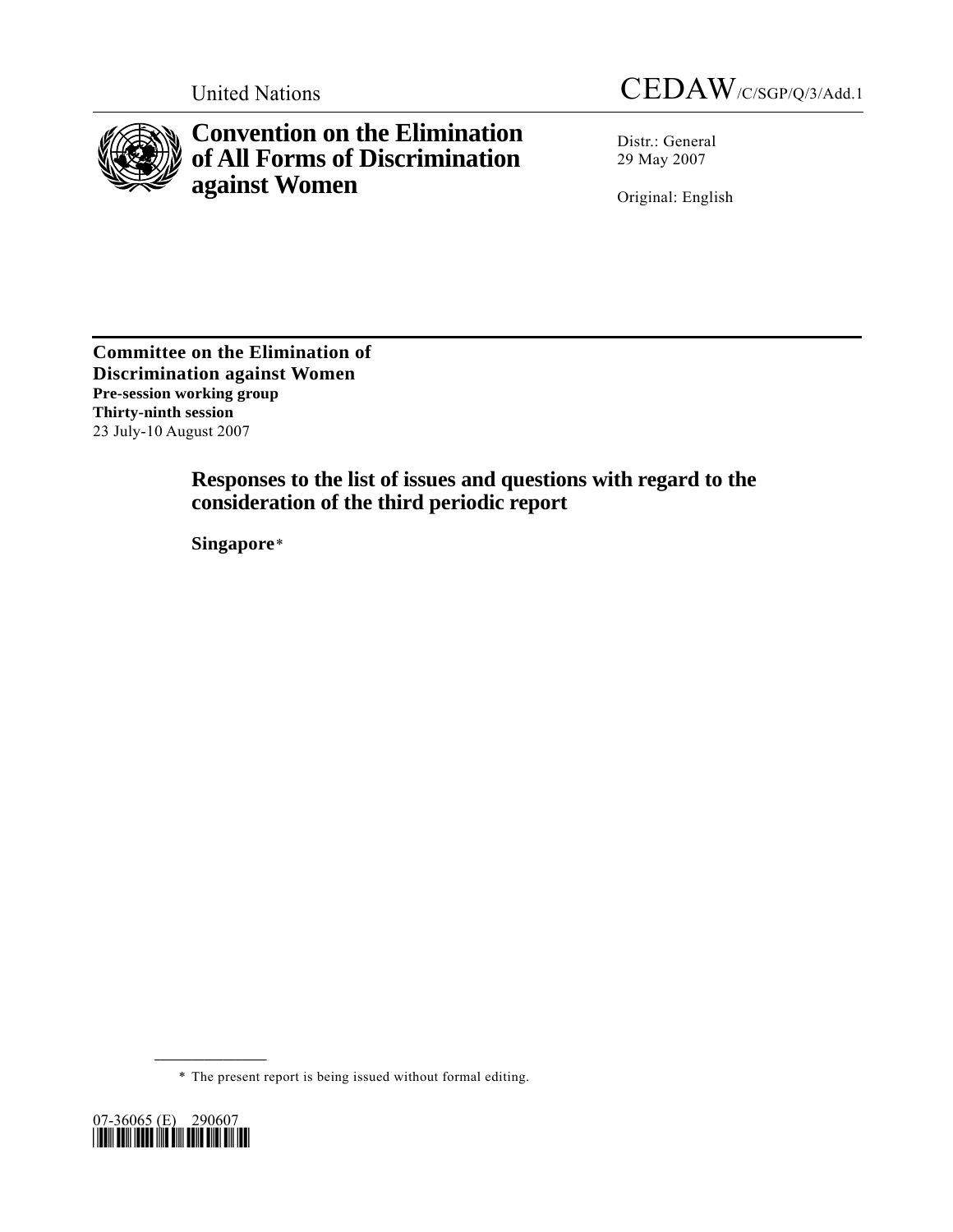#### **General**

1. **The report states that input for its preparation was sought from relevant Government ministries and agencies as well as from women's groups. Please provide further information as to which ministries and other Government bodies were involved in the process; the role played by the Inter-Ministry Committee on the Convention on the Elimination of All Forms of Discrimination against Women and the Women's Desk; the outcome of consultations with nongovernmental organizations; and whether the report was adopted by the Cabinet and presented to Parliament.**

 The Inter-Ministry Committee (IMC) on CEDAW was formed in 1996 to ensure Singapore's implementation of the Convention.

The terms and reference of the IMC are:

- i) To review and formulate policy in relation to CEDAW and to coordinate and monitor the status of the Convention,
- ii) Monitor the views and issues raised by the relevant Ministries on the recommendations made by the United Nations Committee which have implications on States Parties, and
- iii) Prepare periodic reports on Singapore's position on the CEDAW and to process attendance at regional and international forums on the CEDAW.

The IMC on CEDAW comprises officials at all levels from the various Ministries. These are;

- Ministry of Community Development, Youth and Sports
- Ministry of Defence
- Ministry of Education
- Ministry of Foreign Affairs
- Ministry of Health
- Ministry of Home Affairs
- Ministry of Information, Communications and the Arts
- Ministry of Law
- Ministry of Manpower
- Ministry of National Development
- Prime Minister's Office (Public Service Division)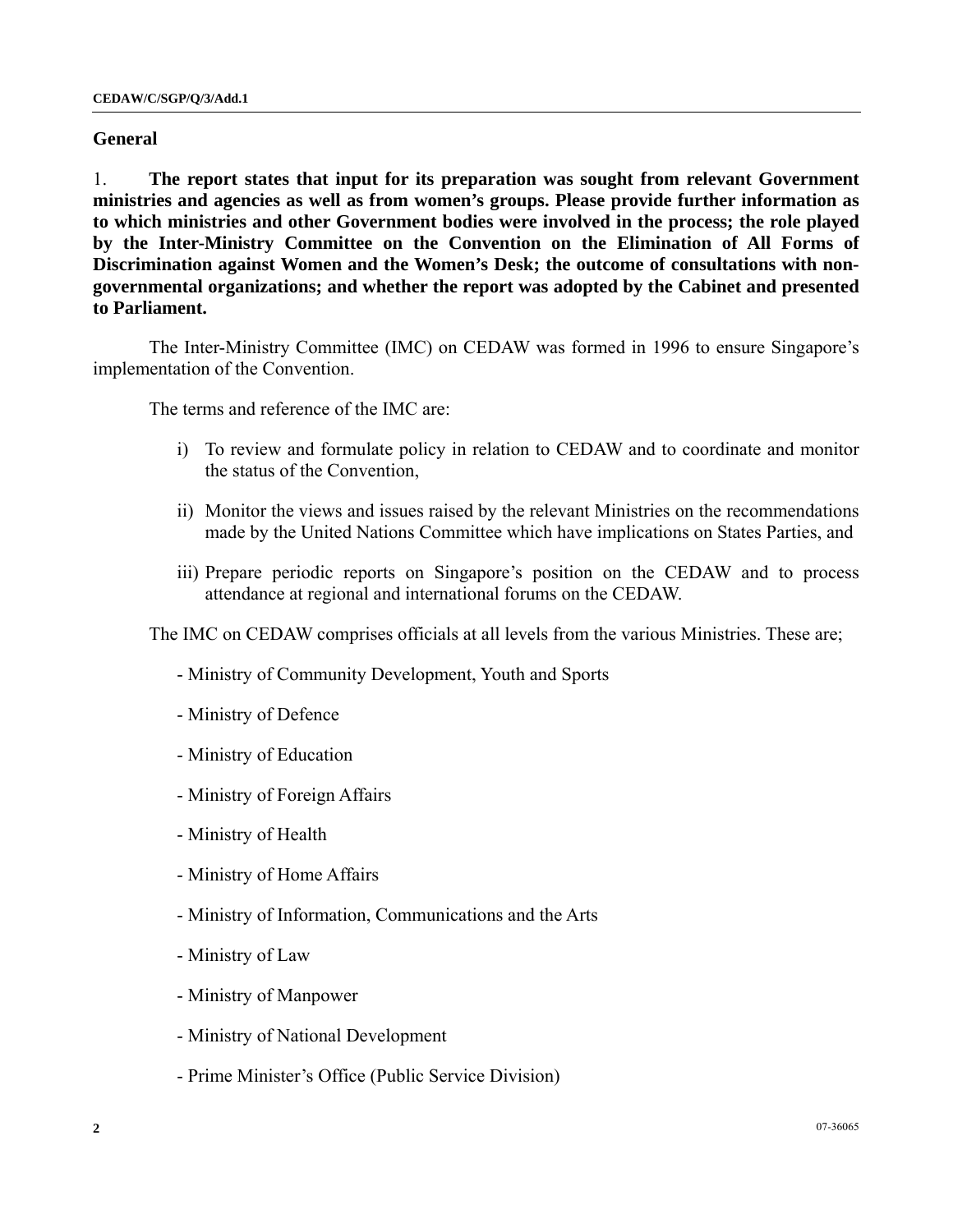- Attorney General's Office
- Majlis Ugama Islam Singapura (Islamic Religious Council, Singapore)
- Syariah Court
- People's Association

 Members are responsible for implementing and coordinating initiatives within their own organisations' purview to better address the needs of women.

 The IMC on CEDAW is led by the Deputy Secretary of the Ministry of Community Development, Youth and Sports. The IMC reports to the Minister for Community Development, Youth and Sports, who keeps Cabinet informed of developments affecting women's well-being and advancement. Singapore's periodic reports are tabled to the Cabinet, the highest political decisionmaking body in Singapore.

 The Women's Desk, which is Singapore's national women's machinery, acts as the Secretariat to the IMC on CEDAW.

 For the preparation for Singapore's third periodic report, inputs were sought from IMC Members. Other agencies consulted included:

- Ministry of Trade and Industry
- Central Provident Fund Board
- Health Promotion Board
- Immigration and Checkpoints Authority
- Media Development Authority
- Singapore Sports School

 In addition, inputs were sought from the non-governmental women's groups in Singapore on matters relating to the CEDAW.

 The Women's Desk and Singapore Council of Women's Organisations, a Non-Governmental Organisation, had jointly organised a dialogue session on 20 October 2004, where various women's groups were consulted on the contents of the Third Report before submission to the United Nations.

07-36065 **3**  The most recent dialogue session was held on 21 April 2007. The Women's Desk and SCWO collaborated again on a dialogue session to gather feedback on Singapore's progress to CEDAW. The session was also a useful platform for women's groups to seek clarifications from the Inter-Ministry Committee (IMC) on CEDAW on their policies and measures pertaining to women within their own organisations. These sessions generated much discussion on the progress of women in Singapore and the issues that women continue to face. More importantly, the feedback received were a valuable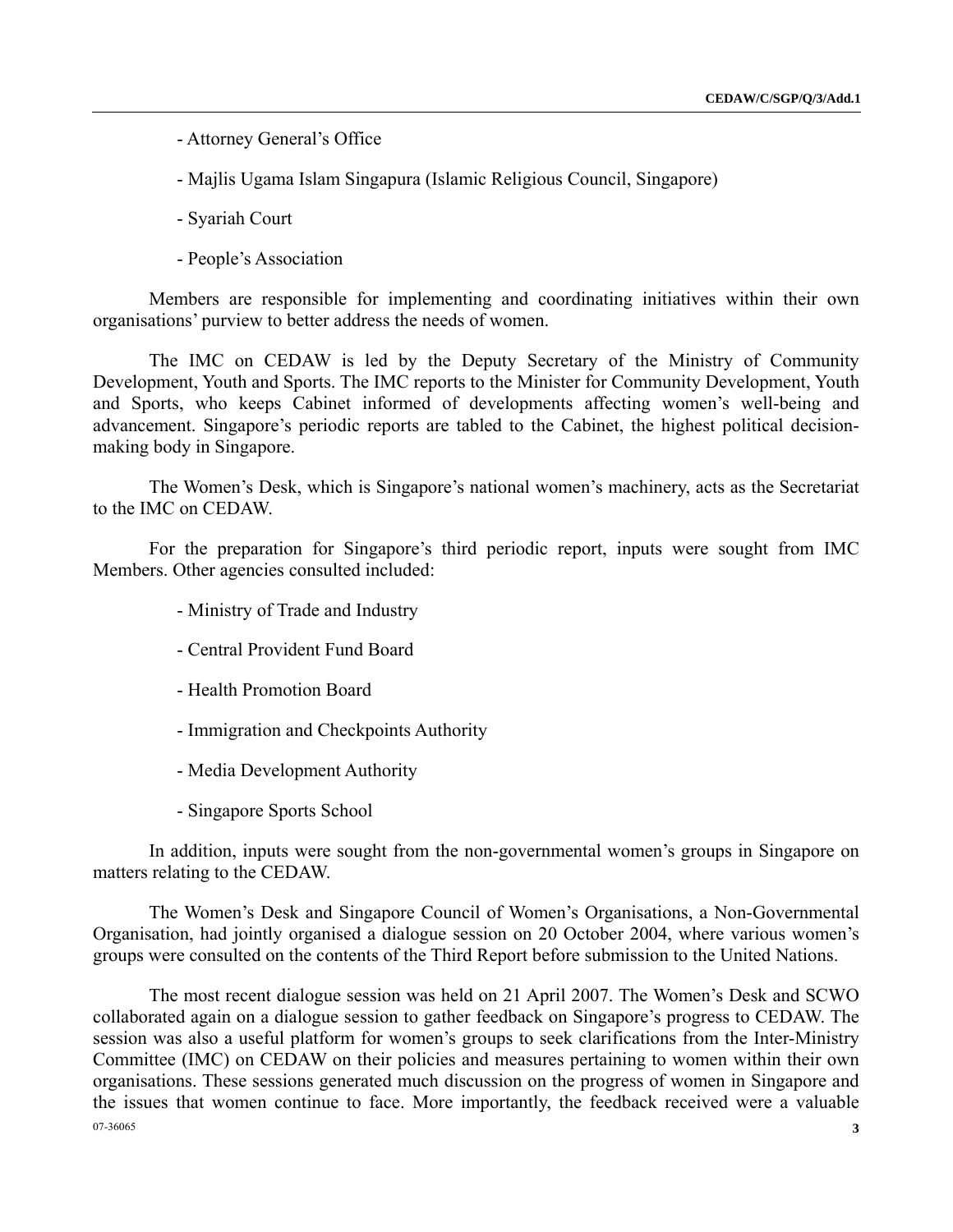takeaway for IMC members to understand the "on the ground" concerns and problems relating to women highlighted by the women's groups. The comments were taken into consideration in Singapore's report. More importantly, the comments are useful in reviewing and strengthening policies affecting women in Singapore.

 As highlighted earlier, Singapore's periodic reports are tabled to the Cabinet, the highest political decision-making body in Singapore, for adoption, before submission to the CEDAW Committee. While our laws do not require our CEDAW reports to be presented to the Parliament, these reports have nonetheless been published and questions relating to CEDAW have been raised by Members of the Parliament during the Parliamentary Debates. Two questions on Singapore's progress under CEDAW have been raised by a Member of Parliament for the May 2007 session, and the Minister of State for Community Development, Youth & Sports provided Parliament with a progress report at that session. In addition, copies of CEDAW reports are given to Cabinet members and briefings are conducted for new parliamentarians on an ad hoc basis to ensure that they are kept aware of Singapore's obligations under CEDAW. To ensure that members of the public are also kept informed, CEDAW reports and the Committee's concluding comments are posted on the MCYS website.

2. **The Committee requested the wide dissemination in Singapore of the concluding comments on the consideration of the second periodic report.**[1](#page-3-0) **The report indicates (para. 7.15) that the concluding comments were shared with women's groups at an event in May 2003. Please provide information about what has been done to make governmental administrators and parliamentarians aware of the steps that have been taken to ensure the de jure and de facto equality of women and what remains to be done.**

 Upon the delegation's return to Singapore, a memorandum was submitted to the Cabinet on 17 September 2001 to inform them of Singapore's participation at the  $25<sup>th</sup>$  Session. The memorandum included the Committee's specific concerns over Singapore's reservations as well as general comments, observations and recommendations. It also detailed Singapore's progress in eliminating gender discrimination.

 Subsequently, the Cabinet has also been kept informed of Singapore's progress in CEDAW. Copies of CEDAW reports are given to Cabinet members and briefings are conducted for new parliamentarians on an ad hoc basis to ensure that they are kept aware of Singapore's obligations under CEDAW.

 The delegation also briefed the IMC about the discussion with the CEDAW Committee and highlighted the Committee's concluding comments to the IMC for the members of the IMC to take note of, disseminate and take the necessary actions within their respective ministries. A media briefing and TV interview were organised to inform the public and women's groups of the Committee's concluding comments and concerns.

<span id="page-3-0"></span><sup>1</sup> See *Official Records of the General Assembly, Fifty-sixth Session, Supplement No. 38* (A/56/38), part two, chap. IV, sect. B. para. 96.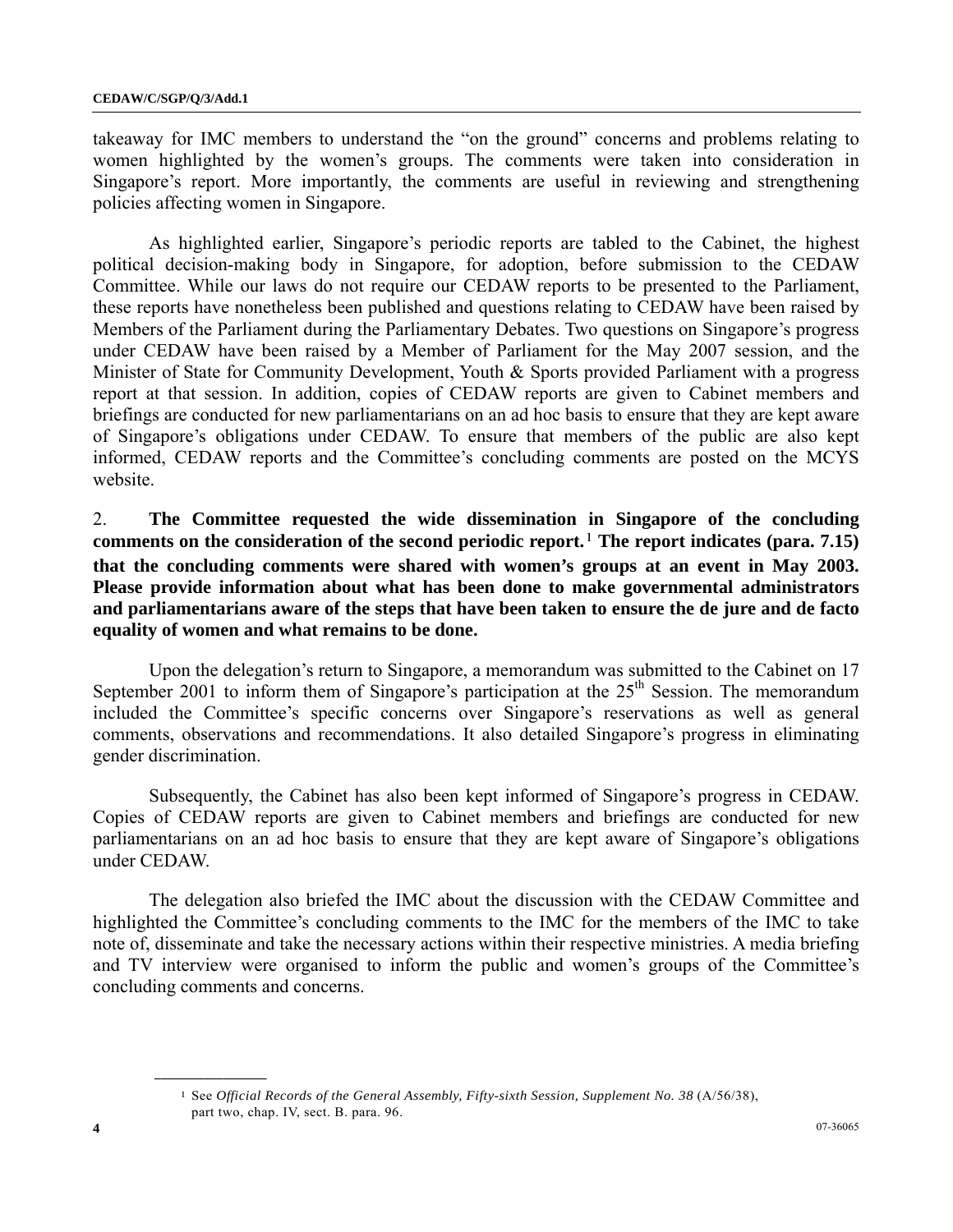To ensure that members of the public are also kept informed, CEDAW reports and the Committee's concluding comments are posted on the MCYS website. The Women's Desk and IMC will continue to explore additional ways to disseminate the reports and concluding comments.

3. **In its previous concluding comments, the Committee considered that the State party's reservations impeded full implementation of the Convention.[2](#page-4-0) Does the Government of Singapore intend to remove its reservations, as recommended by the Committee within a specific time frame?[3](#page-4-1) Has the Government of Singapore continued the process of law reform with a view to withdrawing reservations to articles 2 and 16 of the Convention and, if so, has the process included consultations with members of different ethnic and religious groups, as well as women's groups and organizations?** 

 The Singapore Government has considered very carefully the possibility of withdrawing these reservations in the context of our existing laws, values and practices, but found it necessary and important to retain them in order to:

- (a) Protect the rights of minorities in the practice of their personal and religious law. This is necessary to maintain the delicate balance in Singapore's multi-cultural society.
- (b) Safeguard the welfare of women and their unborn children from certain hazardous occupations. This is also necessary in light of Singapore's small population and low total fertility rate. For that reason, women are, for example, excluded from certain hazardous occupations in the military to avoid deploying women in combat roles in time of hostility.
- (c) Maintain Singapore's rights to its domestic policies, which is expressly permitted by Article 29 (2).

 With regard to our reservation on Article 2 and 16, consultations with MUIS, the Islamic Religious Council of Singapore, Syariah Court and the Registry of Muslim Marriages were conducted. Consultations were also held with women's groups and Muslim women's groups to seek their views on Singapore's reservations as well as the interests and concerns of Muslim women in Singapore generally.

 However, after careful consideration and review, Singapore remains of the view that it is still necessary and important to retain these reservations. Singapore assures CEDAW that we will continue to monitor and review these reservations periodically to meet the needs of the changing population.

 An example of Singapore's efforts to continuously review our policies is the passing of a fatwa (Muslim religious ruling) in August 2006 to allow the inclusion of women as members of the Syariah Appeal Board Panel. Members of the Appeal Board Panel are appointed by the President of Singapore. On any appeal, an Appeal Board may confirm, reverse or vary the decision of the Syariah Court, exercise any such powers as the Court could have exercised, make such order as the Court ought to have made or order a retrial, or award costs if it thinks fit.

<span id="page-4-1"></span><span id="page-4-0"></span><sup>2</sup> Ibid., para. 72.

<sup>3</sup> Ibid., paras. 74-76.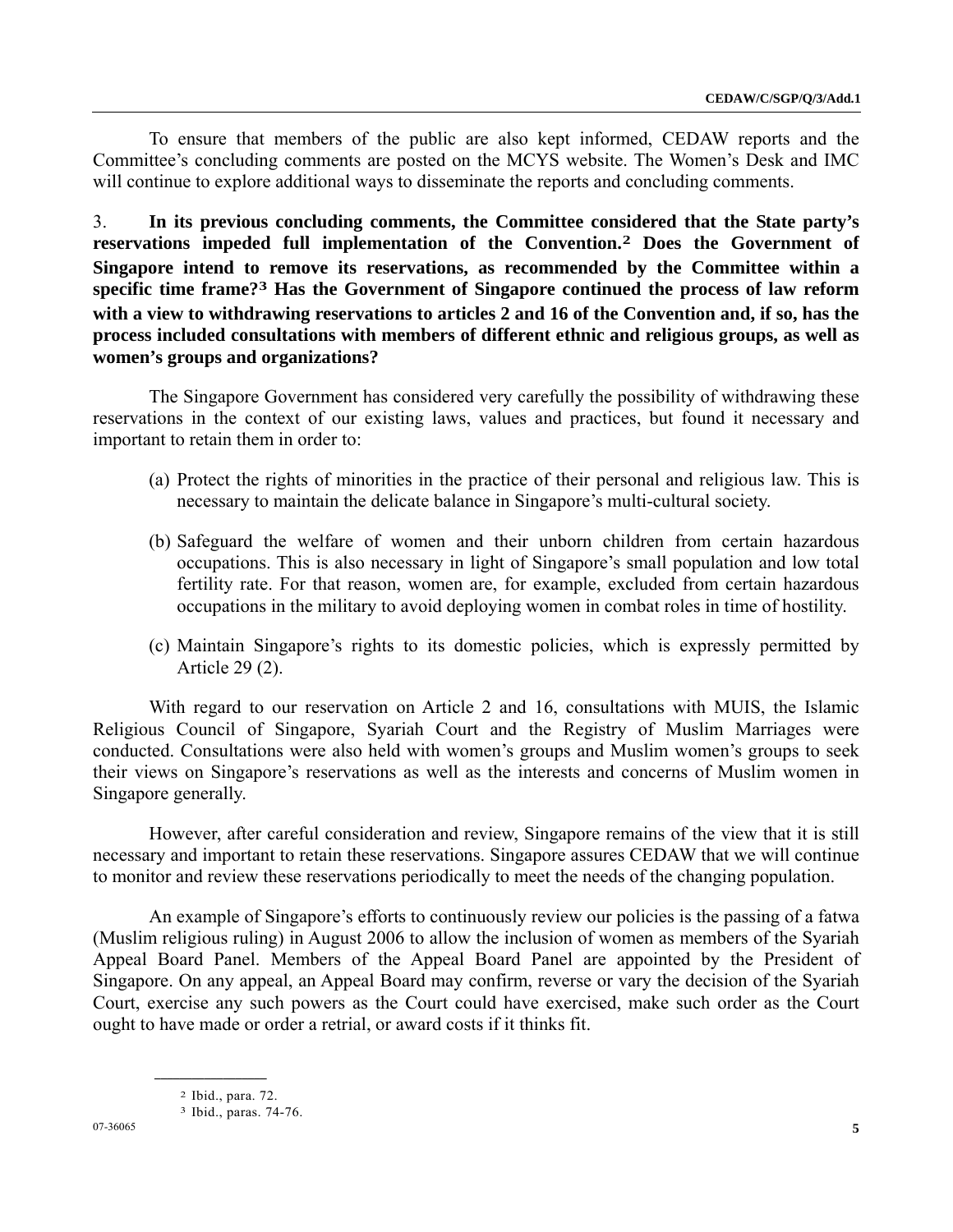#### **CEDAW/C/SGP/Q/3/Add.1**

 The inclusion of women as members of the Appeal Board Panel is to seek women's perspectives in matrimonial and divorce cases. This is a significant progress in Singapore's Islamic legal system as it is the first setting in which women can be a part of the Islamic judiciary system. The inclusion of women in the highest Syariah judiciary system also sets the tone for the lower courts to include women in the legal proceedings.

With regards to our Reservation on Article 9 (2), the Singapore Constitution was amended in April 2004 to allow Singaporean women to transmit citizenship by descent to their foreign born children. Singapore is currently reviewing this Reservation.

### **Constitutional, legislative and institutional framework**

4. **Since the initial report, no information has been given that would indicate that the Convention has been incorporated into the legal system or that any definition of discrimination against women modeled on article 1 of the Convention has been included in the Constitution or in other legislation. Please provide information as to whether the Government of Singapore intends to incorporate the Convention into its domestic legal system and/or include a definition of discrimination against women in relevant legislation and, if so, what steps has it taken in this regard.**

 Although there is no specific provision on gender equality under our laws, Article 12(1) of our Constitution guarantees equality to all Singaporeans, and this would include both men and women.

 The rights of Women are protected in Singapore not only under the Constitution but also in other legislation like the Women's Charter, the Employment Act and the Penal Code.

 The Singapore Government assures the Committee that Singapore is open to constructive suggestions that forward the objective of and Singapore's obligations under CEDAW. But before any amendment to the law is proposed, careful consideration of the need and implications of such amendment would have to be made.

## 5. **What action has been taken to improve the State party's complaints procedure with respect to violations of the constitutionally guaranteed right to equality so that acts of discrimination can be challenged by women, as recommended by the Committee in its previous concluding comments**[4](#page-5-0) **and what has been the impact of any measures that might have been taken in this regard?**

 Although there is no specific gender equality and anti-gender discrimination legislation in Singapore, the principle of equality of all persons before the law is enshrined in the Singapore Constitution. This provision encompasses the non-discrimination of women.

<span id="page-5-0"></span> In Singapore, provisions have been made to allow any woman so aggrieved to seek redress according to the laws applicable to that area. The rights of Singapore women are protected under the Constitution as well as in other legislation like the Employment Act, the Women's Charter, and the Penal Code. Women can report violations to the respective authorities, which will look into the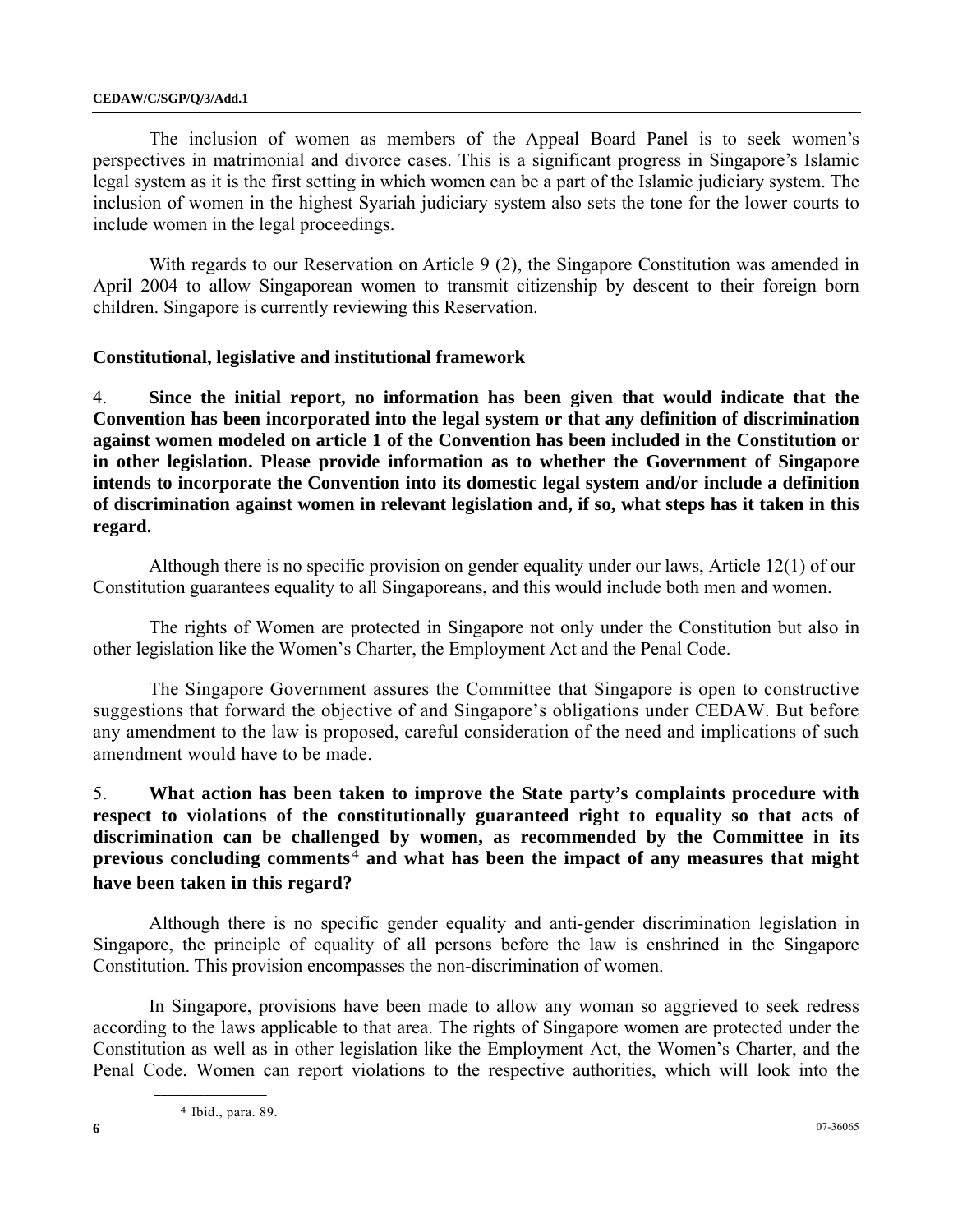complaint, and take action to enforce the laws as appropriate. An affected victim, or someone on her behalf, can also lodge a police report.

 Besides the legal channel, there are many other channels for women and women's groups to reflect their views and complaints, including views on the Convention. All Ministries and government agencies have formal channels for the public to raise complaints and to comment on policies that impact them. All public complaints are recorded and the agencies' responses are monitored.

 Citizens can write to the media, express their views and debate policy issues in the "Forum Page" of the local newspapers. Members of Parliament hold regular dialogue sessions with women's groups on issues concerning women. And women's issues and concerns are openly debated in Parliament. In the public service, female officers can make complaints about unfair treatment to the independent Public Service Commission and its various appeal mechanisms.

 Formerly known as the Feedback Unit, REACH, which is short for Reaching Everyone for Active Citizenry @ Home, organises regular dialogue sessions, tea sessions and policy forums to actively solicit the public's views on policies and legislative changes. One recent consultation exercise was on the draft Penal Code (Amendment) Bill, where members of the public were invited to give their comments and feedback on how the Code could be made more effective in maintaining a safe and secure environment for everyone. The e-consultation paper was posted online for a period of one month, starting 9 November 2006.

 Based on the consultation and dialogue sessions, there had been no indication that there were insufficient complaint procedures available for women to challenge acts of discrimination. Nevertheless, Singapore will continue to review this.

6. **The report notes that the Women's Desk of the Ministry of Community Development, Youth and Sports is to serve as Singapore's National Women's Machinery. Please provide further information on its mandate, financial and human resources, and whether it has sufficient capacity and authority to influence policies in various areas of Government from a gender perspective?** 

 Recognising the need for a national women's machinery to better address women's issues, the Ministry of Community Development, Youth and Sports set up the Women's Desk in May 2002, with the full support of the Minister for Community Development, Youth and Sports. The Women's Desk acts as the national focal point on gender policy matters and for international cooperation pertaining to women.

 The Women's Desk works closely with the following apex organizations to address women's issues:

- (a) the Singapore Council of Women's Organisations, the umbrella body for women's organisations,
- (b) the Women Integration Network Council under the People's Association, which runs programmes for women at the community level and provides leadership opportunities at the grassroots level, and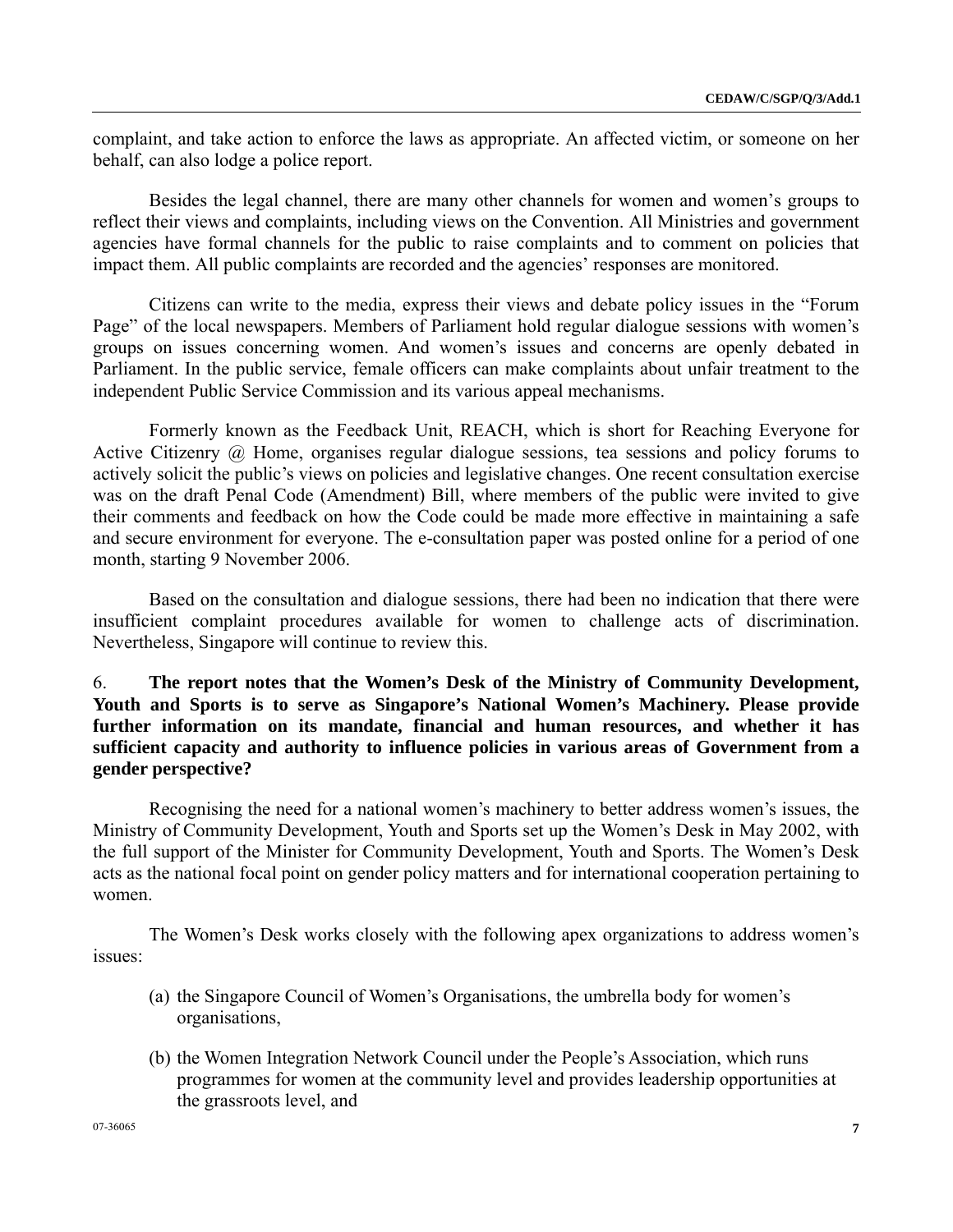(c) the National Trades Union Congress Women's Committee, which represents the labour movement and champions women's interests pertaining to labour issues.

 Together, these three agencies represent more than 90 per cent of women's groups in Singapore.

 However, as issues affecting women are cross-cutting, an Inter-Ministry Committee on CEDAW was formed comprising officials at all levels from the various Ministries. IMC members are responsible for implementing and coordinating initiatives within their own organisations to better address the needs of women and to ensure Singapore's implementation of the Convention. The Women's Desk, as the national women's machinery, drives and recommends government policies relating to women through the IMC. The Women's Desk also monitors and collates gender disaggregated data from Ministries and other agencies. The statistics have been posted on the MCYS website to disseminate gender-relevant information for research and general information. To this effect, personnel, time and financial resources allocated to address women's issues as well as on research and policy review are not confined to MCYS but across other Ministries and agencies as well.

 The Singapore Government supports and facilitates the strengthening of institutional capabilities of the various agencies to enhance the status of women. We believe that gender training is necessary to build capacity in gender analysis and planning as well as to increase gender awareness and sensitivity. Besides strengthening inter-Ministry cooperation through regular exchanges, IMC members are also invited to conferences and seminars on gender mainstreaming and CEDAW both locally and overseas to enable them to share their experiences and learn from the best practices of other economies. The Women's Desk has conducted briefings on Singapore's commitments to CEDAW. Gender awareness training in human resource management was conducted to human resource practitioners to raise awareness of the gender components that could be incorporated into human resource management processes to enable women and men to contribute fully in the workplace.

## 7. **Considering the Committee's concern about the lack of a clear understanding by the Government of Singapore regarding gender mainstreaming,**[5](#page-7-0) **please provide information on what steps the Government is taking to make sure that legislation, policies and programmes that various Ministries initiate, formulate and implement incorporate a gender perspective and guarantee substantive gender equality?**

 Singapore takes a stakeholder approach with regard to policy analysis and formulation. This involves taking into account, where appropriate, the impact of policies on different stakeholder groups, including women and men. In submitting Cabinet memorandums, a ministry is required to consult appropriate ministries to ensure relevant views and concerns are reflected and taken into account in policy formulation.

<span id="page-7-0"></span> As explained earlier, the Women's Desk works with the IMC members who are responsible for implementing and coordinating initiatives within their own organisations to address the needs of women and to ensure Singapore's implementation of the Convention.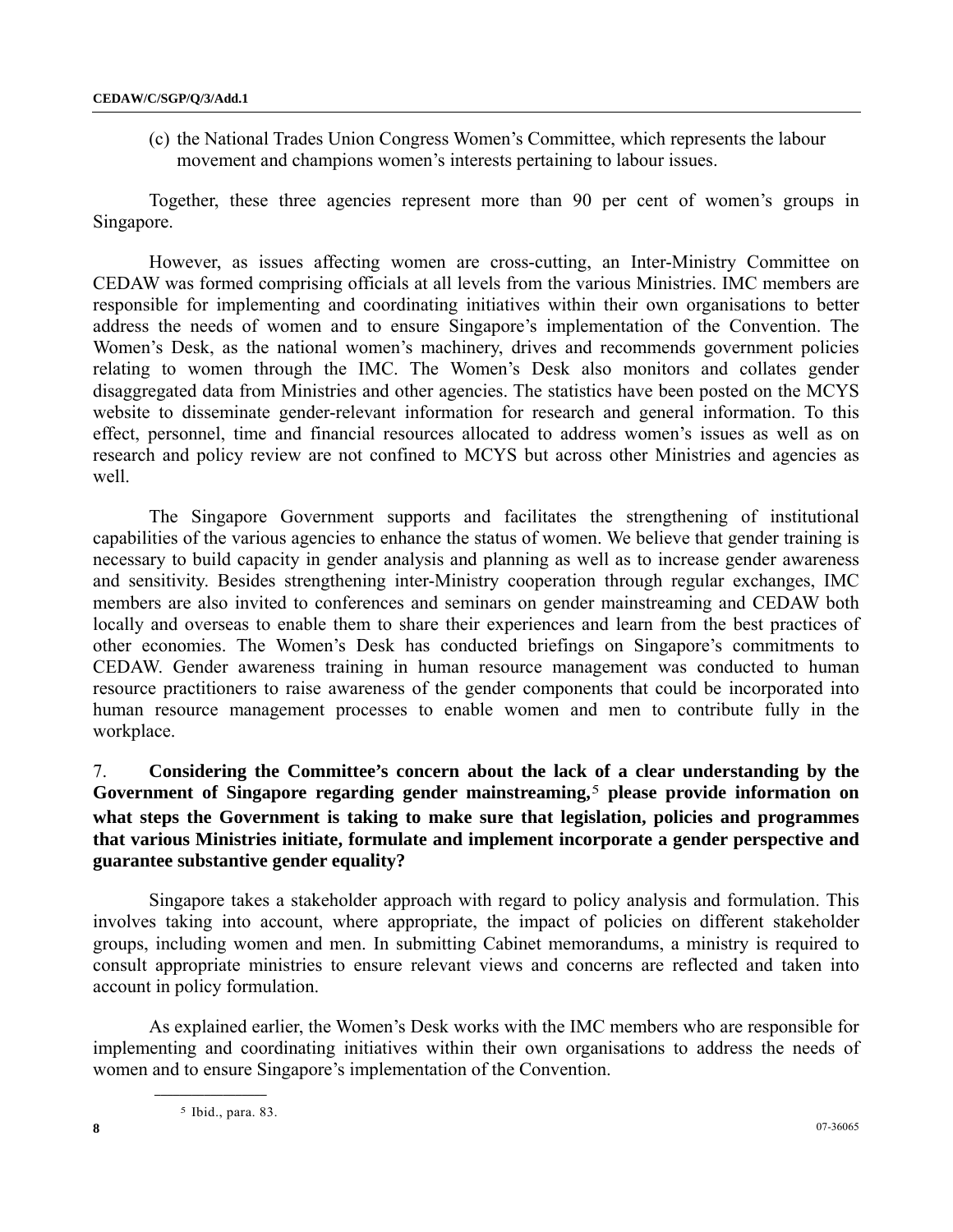One example of our gender sensitive approach can be seen in the way Singapore embarked on measures to address the rapidly ageing population, which is a key social concern. Ageing with regard to women and men throws up different concerns. Older women for example have had shorter or no careers due to their educational level and employment opportunities, as well as family care-giving decisions when they were younger, resulting in different levels of financial resources. Thus the policy and programme formulation require a gender-sensitive approach. Examples can be seen in our measures to address the economic security of the elderly which are highlighted in our response to Question 24.

#### **Violence against women**

8. **The Special Rapporteur on violence against women, its causes and consequences, acknowledged the many initiatives taken to reduce domestic violence but considered that it was still a problem faced by many women (E/CN.4/2003/75/Add.1, para. 1180). The report describes that when making a Personal Protection Order, the Court can order the perpetrator, victim and/or family members of a victim to attend counseling or any other related programme such as a rehabilitation or recovery programme for perpetrators or victims of trauma which is compulsory. Please provide information on the number of such court orders for counseling, contents and duration of the counseling over the years, and evaluate the effects in reducing violent behaviour of the perpetrators on the one hand, and trauma of the victims on the other.** 

 From the years 2004 to 2006, an average of 473 Counselling Orders (involving 800 persons) were issued yearly for perpetrators and victims of family violence to undergo the Mandatory Counselling Programme. Depending on the needs (as assessed by the counsellors) of the perpetrators and victims, they may attend up to 18 sessions of individual and groupwork counselling. Some of the core topics covered under MCP include risk and needs assessment; formulating safety plans; dynamics and education on violence; challenging beliefs about violence; relapse prevention; communication/conflict resolution skills; and information on community resources.

 A qualitative study conducted by the Ministry of Community Development, Youth and Sports on the effectiveness of MCP in 2005 revealed that a majority of victims and perpetrators experienced positive changes after MCP. 90 per cent of perpetrators and 60 per cent of victims reported no violent behaviour after completion of MCP. The majority of perpetrators also exhibited desirable behaviour and used the knowledge gained during MCP. Seven out of 10 victims said their lives had improved after MCP and that they had learnt safety plans that they could use for protecting themselves against violence. However, about half of the victims reported that they were still subjected to verbal abuse.

 The recidivism rate for perpetrators who have undergone the MCP since 1997 has been encouraging. The recidivism rate for the cohort who underwent MCP from 1997 to 2003 was 6.5 per cent. The recidivism rate is defined as those who had breached the Personal Protection Orders within one year of completion of the MCP.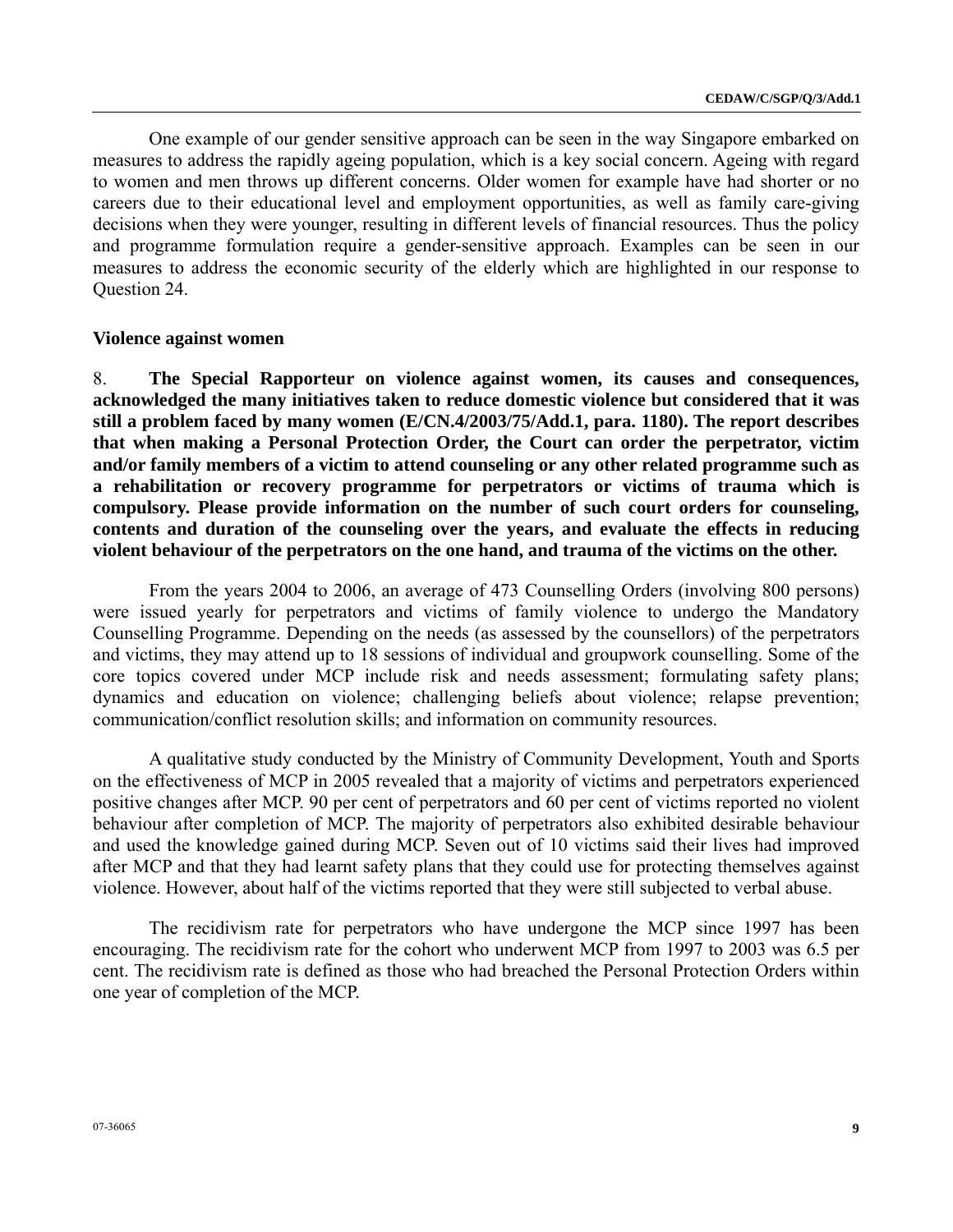9. **Please provide information that would allow the Committee to gain insight into the extent and prevalence of various forms of violence against women in Singapore, including rape, marital rape, sexual assault and sexual harassment. Please include the results of any populationbased surveys on violence against women or through any other available statistical data or information.**

Statistics on Personal Protection Orders and Domestic Exclusion Orders, 2003 – 2006

(*Source: Subordinate Court, Singapore 2006)* 

| Year                        | 2003  | 2004  | 2005  | 2006  |
|-----------------------------|-------|-------|-------|-------|
| <b>PPO/DEO</b> Applications | 2,783 | 2,522 | 2,692 | 2,667 |

 The trend for the application of Personal Protection Orders and Domestic Exclusion Orders has been fairly stable in the last three years. In Singapore, spousal violence is the most widespread form of family violence. In 2006, 58.5 per cent of the applicants were wives of perpetrators while 11 per cent were made by husbands. Ex-spouses accounted for 7 per cent of the applications, while the remaining 23.5 per cent of the applicants were made up of other family members such as siblings or parents of perpetrators. (Source: Family Court of Singapore, 2007) More statistical data related to family violence can be found in the following websites:

- (a) http://app.subcourts.gov.sg/Data/Files/File/Research/RB38.pdf
- (b) http://app.mcys.gov.sg/web/serv\_reports\_faml.asp

## **No. of Reported Cases for Rape, Outrage of Modesty & Serious Hurt involving female victims aged 16 years and above**

|                    |      | <b>YEAR</b> |      |
|--------------------|------|-------------|------|
| <b>OFFENCE</b>     | 2004 | 2005        | 2006 |
| Rape               | 73   | 51          | 63   |
| Outrage of Modesty | 801  | 911         | 913  |
| Serious Hurt       | 70   | 78          | 60   |

#### **For Year 2004 -2006**

 In keeping with Singapore's stance to enhance the protection of young persons against exploitation for commercial sex in Singapore and in other countries, the following legislative amendments would be introduced: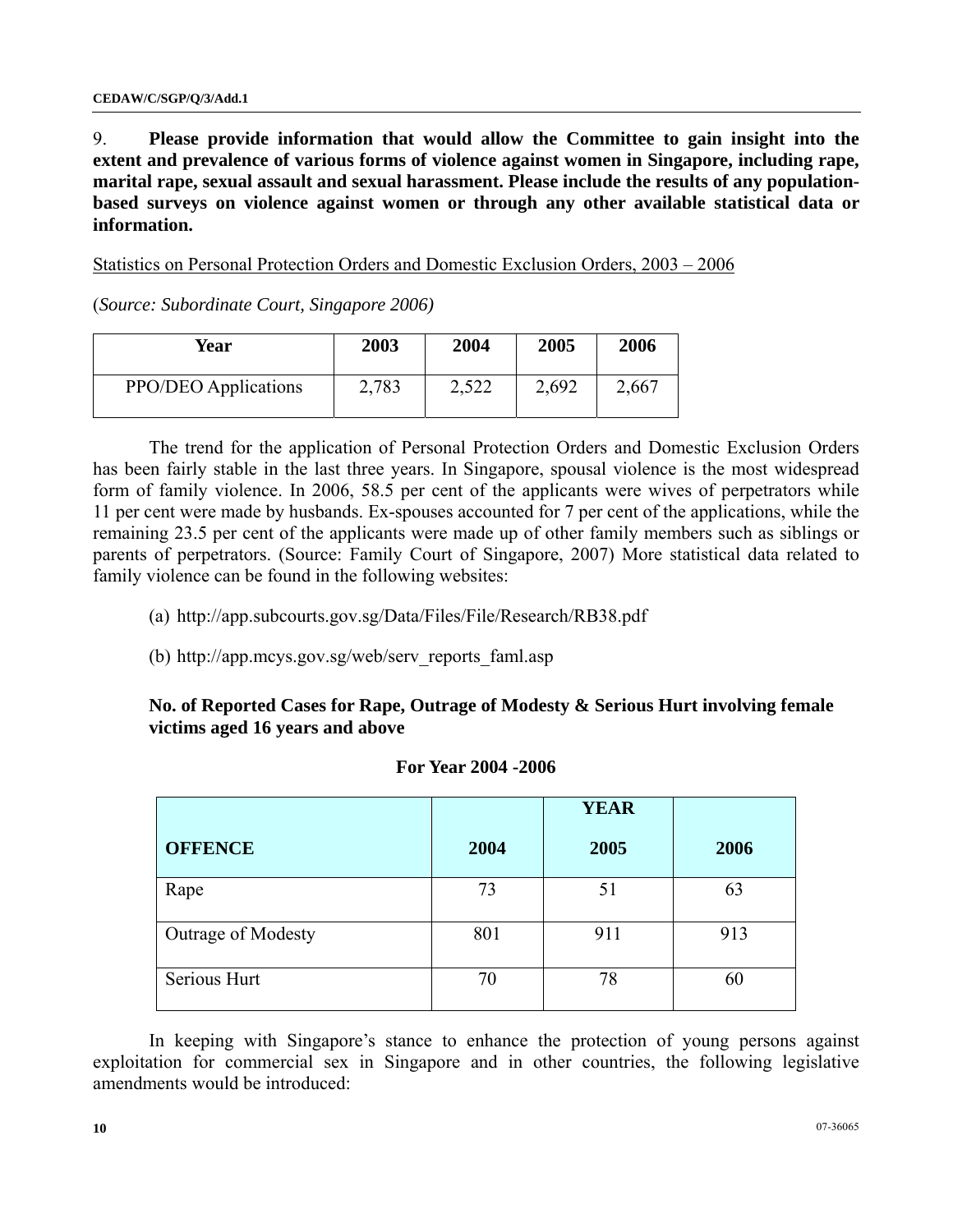(a) make it an offence for a person (male or female), to purchase sexual services from another person (male or female) who is under 18 years of age; and

(b) to combat child sex tourism, Singapore would also make it an offence for:

 (i) a Singapore Citizen or Permanent Resident to purchase sexual activities from a minor under 18 overseas; and

 (ii) a person to make or organise child sex tours or print, publish or distribute any information that is intended to promote commercial exploitation of minors under 18.

 These measures will be introduced as part of the legislative changes that will be introduced when the review of the Penal Code is completed in 2007.

#### **Trafficking and exploitation of prostitution**

10. **With respect to trafficking of women, the Committee urged the Government of Singapore in its previous concluding comments to enforce strictly its criminal law against traffickers and called upon the State party to include information on trafficking in its next periodic report.**[6](#page-10-0) **Little information was included in the report in response to the Committee's request. Please provide information about the trafficking cases which were successfully prosecuted and the sentences imposed on the perpetrators as well as on the provision of adequate assistance and remedies to women victims.** 

 As reported in Singapore's Third Report, there were two substantiated cases of forced prostitution in 2004. The details are as follows:

(a) In June 2004, three Sri Lankan victims were assaulted and forced into prostitution. One of the victims was brought into Singapore under the pretext of finding a job as a maid. The two culprits were convicted and imprisoned: one, who was a first offender, was sentenced to 8 months imprisonment and other, a second offender, was convicted for 12 months, plus \$800 fine in default of 1 week's imprisonment.

(b) In April 2004, there was a case of forced prostitution. A Thai who was promised a job in Singapore, was forced into prostitution upon her arrival in Singapore. The culprit was charged under the Women's Charter and for immigration offences. He was sentenced to two years and two months imprisonment, plus four strokes of the cane.

Since 2005, there have been no substantiated cases of trafficking or forced prostitution.

<span id="page-10-0"></span> Singapore's laws protect women against exploitation and abuse, as well as against trafficking and prostitution. Examples of our tough legislation against trafficking and exploitation of women include:-

6 Ibid., para. 91.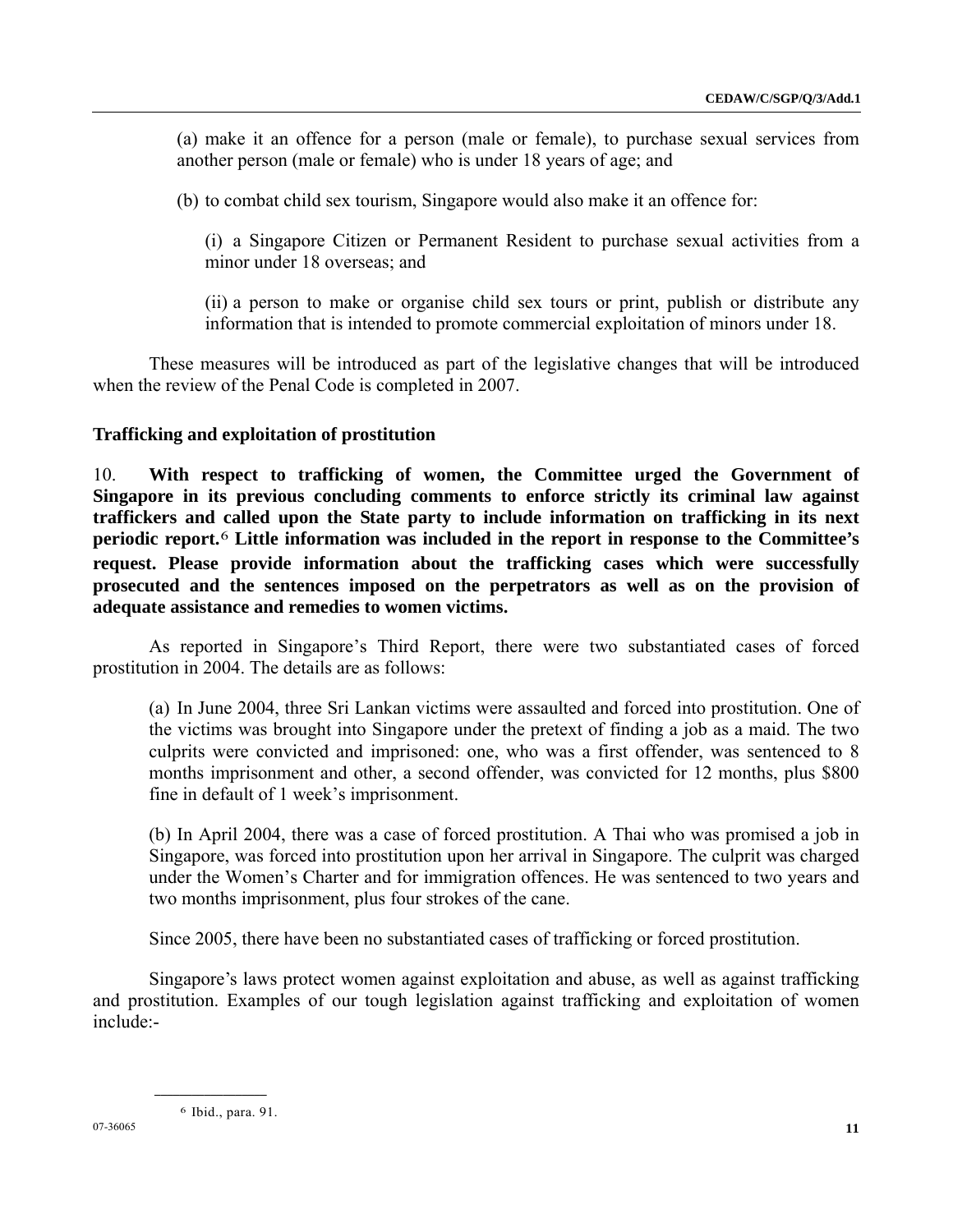- (i) Section 140 of the Women's Charter which prohibits a wide range of conduct, including the sale, hire or possession of women for the purpose of prostitution, the procurement of women, the bringing into, receiving or harbouring of such procured women and the detention of women against their will;
- (ii) Section 141 of the Women's Charter specifically prohibits trafficking in women; and
- (iii)Section 142 of the Women's Charter prohibits trafficking in women under false pretence.

The above three offences are punishable with imprisonment of up to five years and/or fine of up to S\$10,000.

- (iv)Sections 372 and 373 of the Penal Code criminalize the selling and buying of minors for the purpose of prostitution; and
- (v) Section 373A criminalizes the importation of women by fraud with intent that such woman may be employed or used for prostitution.

The above two offences are punishable with imprisonment of up to 10 years and/or fine.

 In relation to prostitution and the running of brothels, Section 146 of the Women's Charter prohibits living off the earnings of a prostitute and is punishable with imprisonment of up to five years and/or fine of up to S\$10,000.

 Victims can approach any of the Family Service Centres, which are neighbourhood-based social service agencies, if they require temporary crisis accommodation or other types of assistance. Crisis shelters provide victims with temporary accommodation, protection, practical assistance, programs and emotional support. Professional social workers at the Family Service Centres are trained to respond to crisis and victims of violence. Victims can also call the National Family Service Centre Helpline, or the Police, if they need help or wish to be admitted to a crisis shelter. The Police and Family Service Centres are linked to other assistance services, such as medical and psychological services, via the Family Violence and Child Protection networking systems. These networking systems ensure that appropriate and timely referrals are made to meet the varying needs of victims.

11. **The Special Rapporteur on the sale of children, child prostitution and child pornography (E/CN.4/2005/78/Add.3, para. 117) and the Special Rapporteur on violence against women, its causes and consequences (E/CN.4/2005/72/Add.1, para. 192) refer to cases of trafficking of pregnant women so that their babies can be sold after they are born and provide some details about how the network operates. Both rapporteurs report that for one trip to Singapore with babies for sale, the trafficking network reportedly receives around US\$ 3,000-3,500. Has the Government of Singapore prosecuted any such cases and, if so, please provide information about them, as well as about other strategies to prevent this type of trafficking.**

 There were no substantiated cases of trafficking since 2005. Singapore has no knowledge of this incident mentioned by the Rapporteurs. Singapore requests the Committee for more information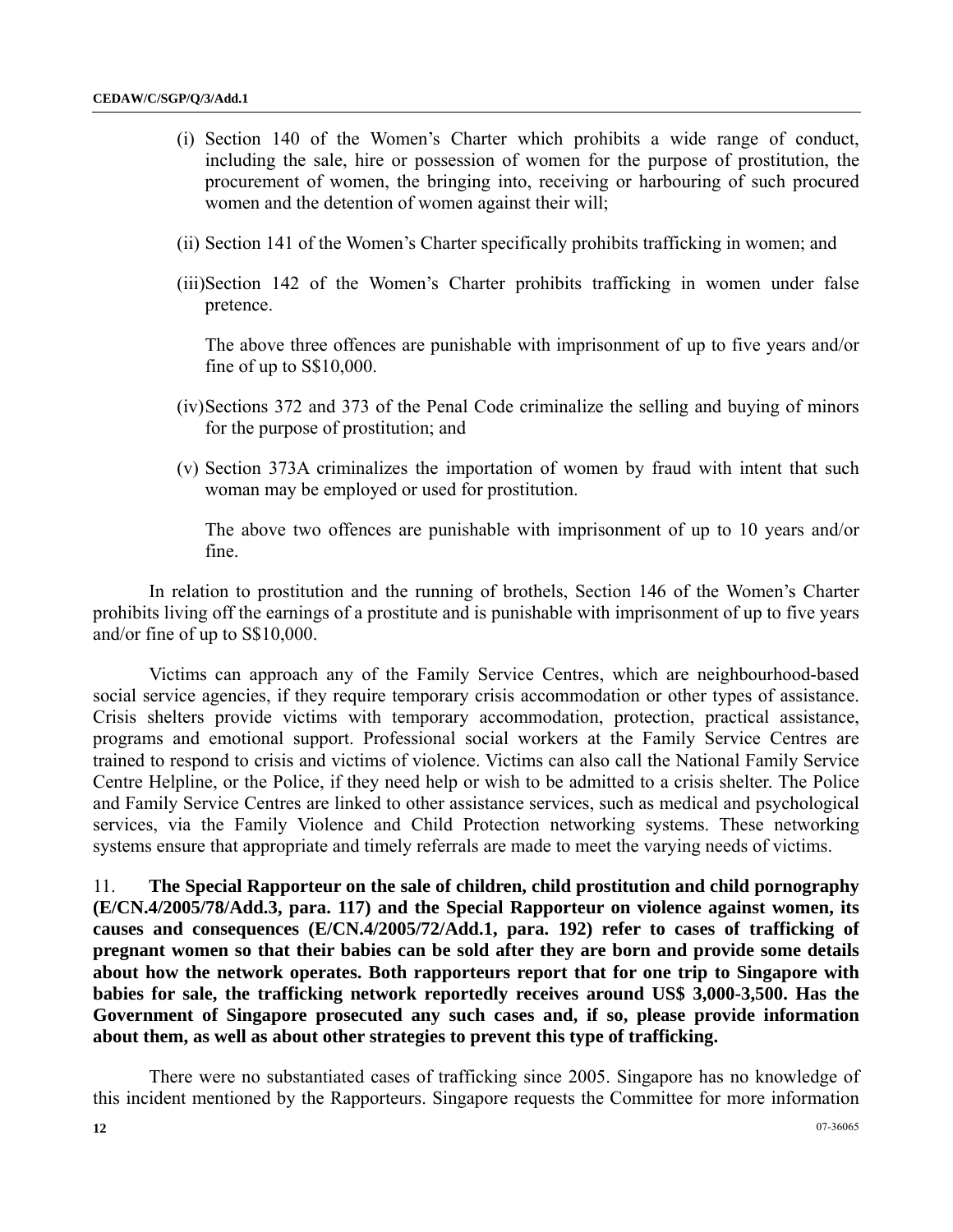to enable us to look into this matter. We would not hesitate to take strong action against any trafficking networks found operating on our shores.

 The Singapore Government has a multi-agency system to ensure that the adoption process in Singapore is lawful and we protect the interests of the adoptive children within the scope of our laws. This system involves agencies such as the Ministry of Community Development, Youth and Sports, the Family Court, the Immigration and Checkpoint Authority, and accredited Non-Governmental Agencies. MCYS, which oversees the adoption process, requires all adoptive parents to sign a statutory declaration that the child has not been obtained through child trafficking or other illegal means. Home Study Reports are also required for all overseas adoptions. The report examines whether the prospective adopters are able to provide the basic needs required for the physical, emotional and social development of the child. If there are reports of child trafficking or other illegal activities, the relevant authorities will investigate the case.

## 12. **The report states (para. 6.3) that substantiated cases of forced prostitution are very rare (two out of 26 cases between 2002 and 2004). Please provide an explanation for the low success rate in prosecuting such cases and provide information as to whether the trend has continued in 2005 and 2006.**

 Singapore wishes to clarify that the "substantiated cases of forced prostitution are rare" is not a case of 'low success rate in prosecution'. Rather, police investigations revealed that an offence of Forced Prostitution or False Pretence,<sup>[7](#page-12-0)</sup> under Section 140(1)(c) and Section 142 of Women's Charter respectively, were not made out in most of the few cases reported. For example, investigations revealed that in some instances, complaints were made on behalf of other persons without providing contact details of the alleged victims or were anonymous complaints. As a result, Police was unable to follow up on the cases. Others were false complaints for which when raids were conducted, there was no victim forced into prostitution. We take a serious view of reports of such cases and all reported cases are followed up on. For example, for the 2 cases of forced prostitution in 2004, the perpetrators were subsequently charged in court and sentenced to imprisonment terms ranging from 8 months to 2 years 2 months. For reported cases where there is prima facie evidence that an offence has taken place, Police would still investigate even if the complainant is not contactable or decided that she does not want to pursue the case anymore.

<span id="page-12-0"></span><sup>7</sup> The importation of a woman or a girl by false pretences is defined in Section 142 of the Women's Charter as "any person who by or under false pretence, false representation or fraudulent or deceitful means made or used either within or without Singapore brings into, or takes out of, or assists in bringing into, or assists in taking out of, Singapore any woman or girl - (a) with intent that she shall be employed or used for the purpose of prostitution either within or without Singapore;

 <sup>(</sup>b) knowing or having reason to believe that she will be so employed or used; or

 <sup>(</sup>c) whether or not for the purpose of present or future prostitution,

shall be guilty of an offence and shall be liable on conviction to imprisonment for a term not exceeding 5 years and shall also be liable to a fine not exceeding \$10,000."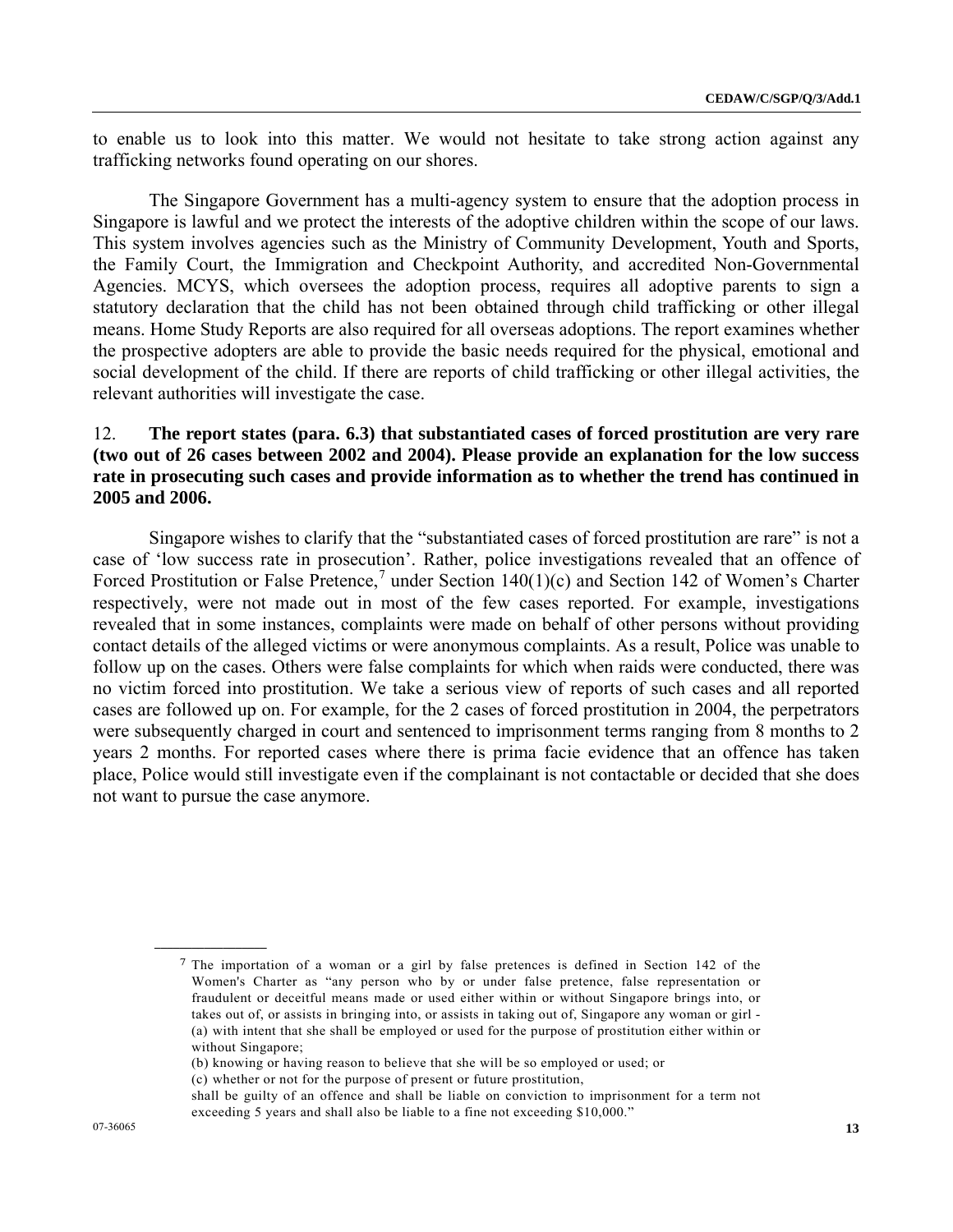#### **CEDAW/C/SGP/Q/3/Add.1**

| Year | No of cases<br>reported | <b>Substantiated cases of</b><br><b>Forced Prostitution</b><br>Sec $140(1)(c)$ , Cap 353 | <b>Substantiated cases of</b><br><b>False Pretence</b><br>Sec 142, Cap 353 |
|------|-------------------------|------------------------------------------------------------------------------------------|----------------------------------------------------------------------------|
| 2002 | 11                      |                                                                                          |                                                                            |
| 2003 | 7                       | 0                                                                                        |                                                                            |
| 2004 | 15                      | $2^8$                                                                                    | 19                                                                         |
| 2005 | 35                      | 0                                                                                        | 0                                                                          |
| 2006 | 33                      |                                                                                          | 0                                                                          |

The statistics of cases reported from 2002 to 2006 are tabulated as follows:

 The larger number of cases reported over the last two years can be attributed to the higher awareness of our stance in taking harsh enforcement action against forced prostitution. There were also sex workers, who, following a dispute with the vice operators, lodged reports of alleged trafficking to 'get even' with them. These cases were subsequently found to be unsubstantiated, that is, the sex workers were not forced into prostitution.

 The Singapore Police Force has a dedicated unit for vice issues, including trafficking of women for commercial sexual exploitation. Officers in the unit are experienced and competent in handling such cases. They are trained in specialised interview techniques and translators are present during interviews with foreign sex workers to facilitate the interview process. Interviews and screenings conducted on the foreign sex workers allow officers to identify information on potential sex trafficking activities or syndicates involved.

 Officers in the Immigration and Checkpoints Authority (ICA) overseeing border security are trained in profiling techniques designed to equip them with the skills to conduct profiling of persons, goods and conveyances. Hence, persons of interest, such as potential sex workers and possible victims of trafficking, will be referred for secondary examination by trained and experienced officers. To date, ICA officers at the land, air and sea checkpoints have not detected any cases of female travellers being trafficked into Singapore for vice purposes.

<span id="page-13-0"></span><sup>8</sup> These two cases of forced prostitution occurred in April and June 2004. The first involved a Thai victim, while the second involved three Sri Lankan victims.

<span id="page-13-1"></span><sup>9</sup> This refers to the same case in June 2004, where the offenders were charged with both forced prostitution and false pretence.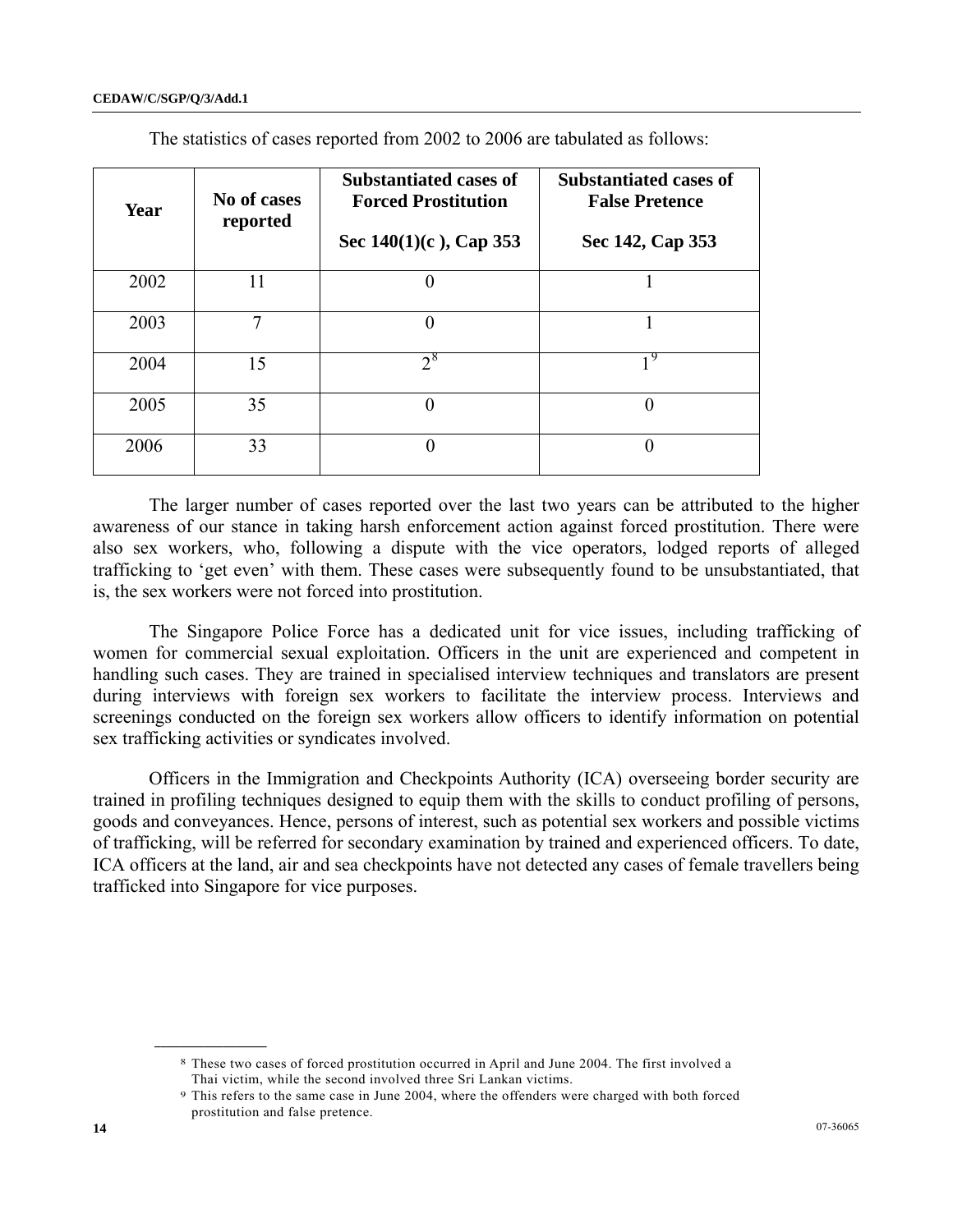**Participation in political and public life** 

13. **In its previous concluding comments,**[10](#page-14-0) **the Committee recommended that the Government enhance its efforts to increase women's representation in politics and decisionmaking through a gender-sensitive application of the meritocracy principle and by taking measures to guarantee the equal opportunity of women to participate in these areas. Despite the appointment of three women political office-holders by the Prime Minister in August 2004 and some gains in the numbers of women in Parliament, women continue to be under-represented in political life and there have been declining numbers of women in senior positions in the diplomatic service. Please indicate whether there has been any discussion on the use of temporary special measures to allow for preferential treatment of women, including through quotas, in accordance with article 4, paragraph 1 of the Convention and the Committee's general recommendations Nos. 23 and 25.**

 Singapore has seen more female candidates contesting in the General Elections (GE) in 2006, as compared to 2001. In 2001, the number of female candidates fielded by the People's Action Party and the opposition parties stood at 10 and one respectively. These figures rose to 17 and five respectively in 2006.

 Similarly, female representation in Parliament has been increasing since the last few elections. In 2004, when the Third Report was submitted, 12 per cent or 10 out of the 84 elected Members of Parliament were women and 3 out of the 9 Nominated Members of Parliament were women. Following the May 2006 General Elections, 17 of the 85 MPs, or 20 per cent of them, are women. This is an increase of eight percentage points. And of the 17, 4 hold political office. On top of that, 5 out of 9 NMPs are women.

 The ruling PAP has a women's wing to talent spot and develop promising women candidates. The PAP invites potential candidates from all walks of life, to join MPs in their constituency work, for example, regular meet-the-people sessions, to better understand grass-roots concerns and appreciate how they can make a difference to the lives of Singaporeans. The PAP has a mentorship scheme to guide new candidates. The PAP consciously and continually seeks out women who could be potential MPs.

 At the Workers' Party, a leading opposition party in Singapore, five out of 13 of their Executive Council members are female. The Chairperson of WP became the first female Non-Constituency Member of Parliament after the General Elections in 2006.

However, despite these measures by the political parties, they have not yet been able to persuade more women to come forward and serve in politics. Part of the reason for this is that while women are now more highly educated and are increasingly holding their own in the economic sphere, many still chose not to enter public life.

<span id="page-14-0"></span> Similar to vocations in other sectors, gender is not a determinant in the assignation of jobs for officers in the diplomatic service. The number of female officers in all three categories, namely senior management, middle management and officers, has increased in recent years. The number of female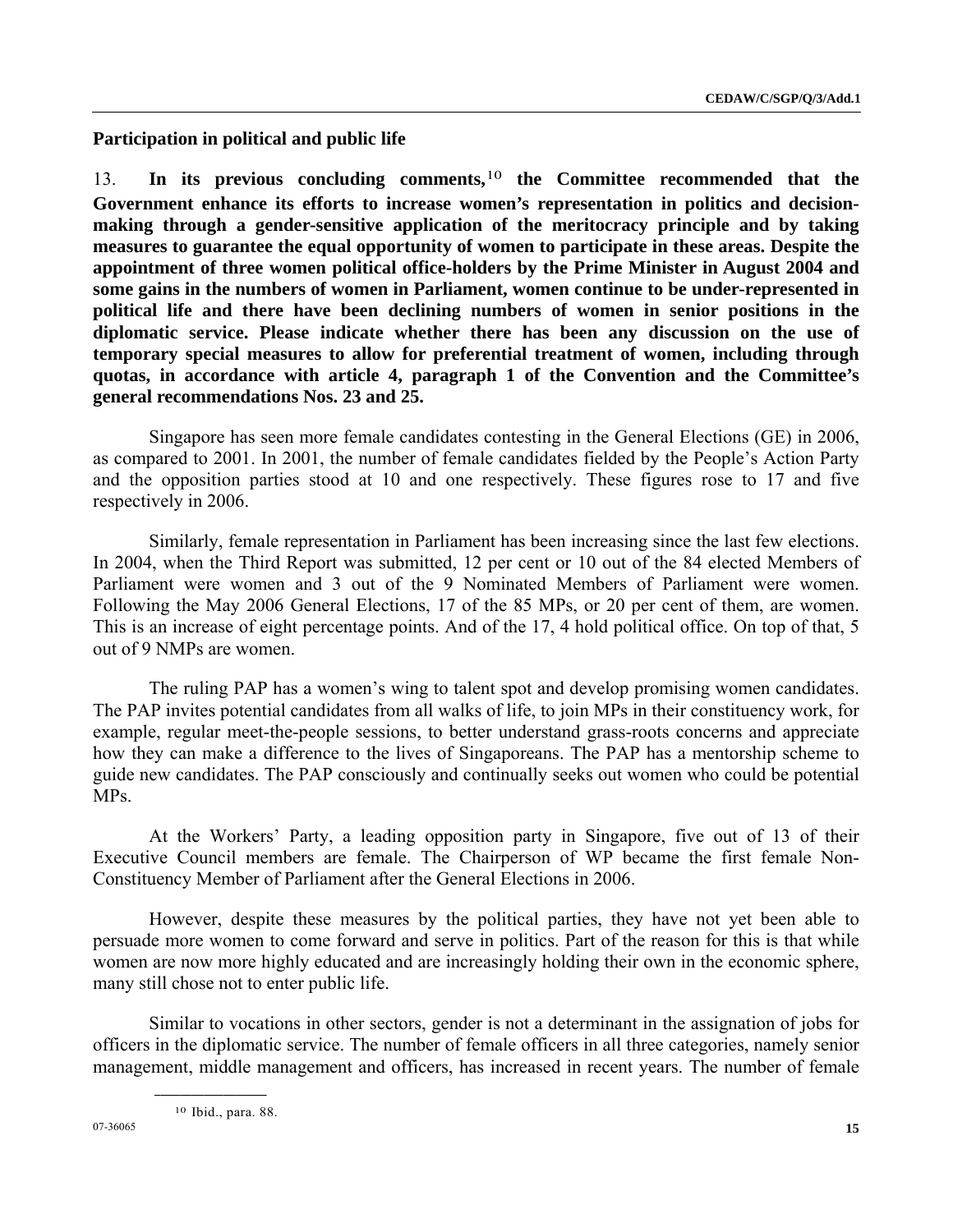officers in senior management has increased from 8 (as at July 2004) to 9 (as at July 2006). More women have also risen through the ranks and occupied middle management positions, from 19 as at July 2004 to 25 as at July 2006. The number of female officers in the same time period has also grown from 88 to 104.

 Further work needs to be done to analyse the reasons for the low level of political representation by women and discuss the possible implications of this trend for society. At the moment the introduction of quotas in Parliament is not a favoured option to boost female representation, as Singapore operates a system based on meritocracy.

 With more higher educated and professional women, we are optimistic that we will see more women entering politics in the coming years. We will continue to review our measures and programmes and learn from other countries on how to encourage more women participation in politics.

#### **Education and stereotypes**

14. **The report states that conscious attempts are made to ensure that all textbooks and other educational materials approved by Ministry of Education do not stereotype the position of women in a derogatory manner. It also states that "sexual stereotyping which can be hurtful and/or demeaning must be avoided." Please describe any specific efforts that have been made to project a positive image of women in textbooks, other educational materials and in the media, and the impact of such measures.** 

 Conscious efforts have been made to ensure that a balanced image of both men and women is portrayed in all textbooks and other educational materials produced and/ or approved by the Ministry of Education. For example, school girls are illustrated playing soccer, and female Members of Parliament are shown debating on Bills in Parliament together with their male counterparts. Women are also presented as holding managerial and professional positions.

 There are clear media guidelines against gender stereotyping and sexual discrimination. For example, for broadcast media, there are guidelines which state that "programmes should not make careless references to any class or groups of persons as being inherently inferior. The guidelines provide that the programmes should not encourage or in any way discriminate against any section of the community on account of gender, age, disability or occupational status" and "broadcasters must exercise sensitivity and avoid humour which offends good taste and decency, (where) examples include jokes based on race, gender, disability as such humour... can easily cause hurt or humiliation".

 In addition to content guidelines that safeguard the interests of women, Singapore also supports programmes that cater to women. Recent examples include Penmani (Lady) (2007), an information series which features women's views on parenthood, health, medical matters, as well as interviews with women in various industry sectors. Dewi (Goddess), featured from 5 April 2006 to 7 June 2006, was a 10-episode info-ed series featuring women's lifestyle and highlighting dynamic ladies in South East Asia, such as Malaysia's Camelia, Indonesia's Ibu Martha Tillar and Singapore's Dr Fatimah Lateef.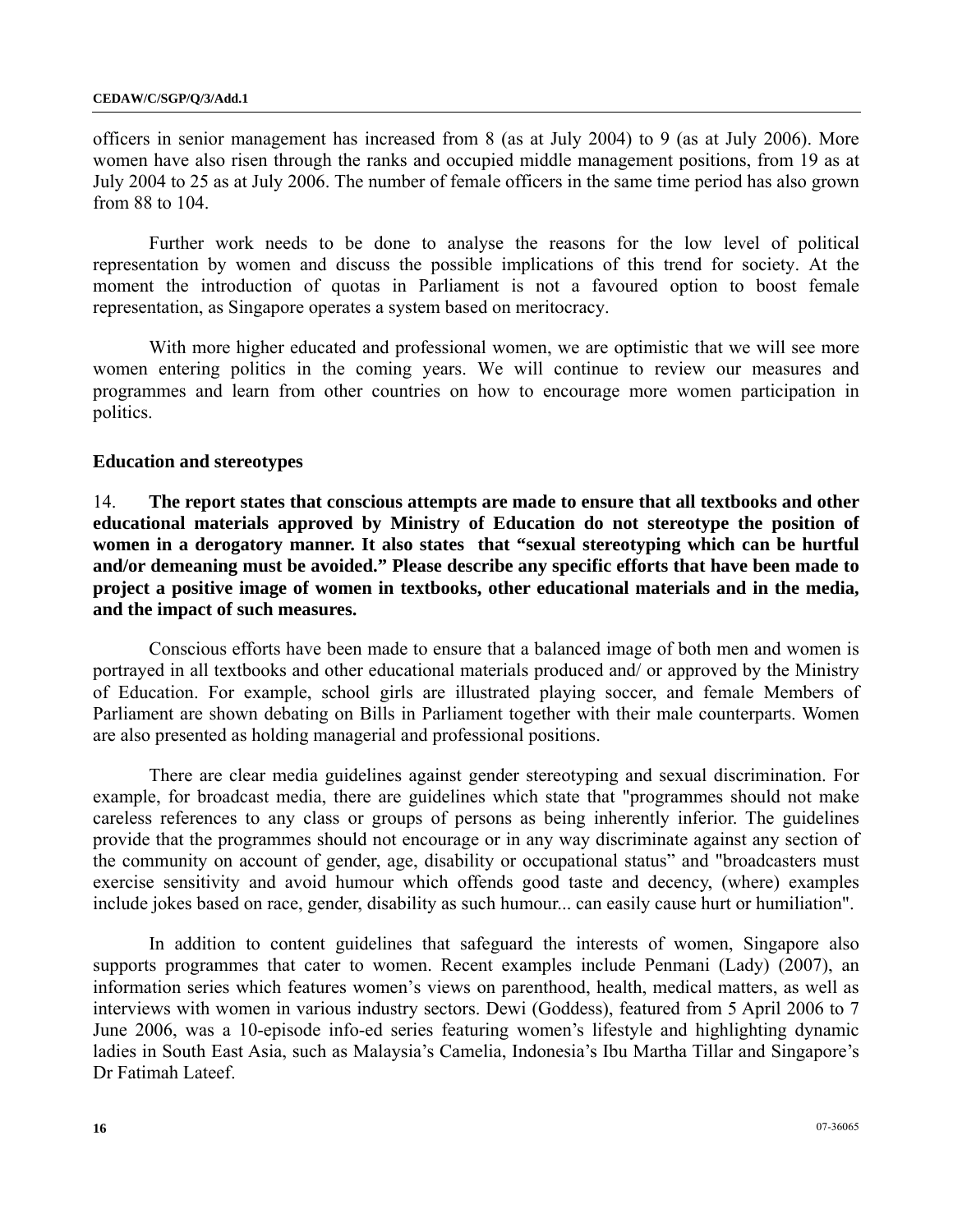## 15. **What has been the impact of the lifting of the quota on the intake of female medical students at the National University of Singapore with effect from academic year 2003?**

 In 2002, there were 83 female medical students at the National University of Singapore, forming 35.9 per cent of the total intake. With the lifting of the quota on the intake of female medical students at NUS, women now have an equal opportunity to read medicine at NUS based on their individual merit. There has been an increased intake of female medical students at NUS. In 2006, there were 116 female medical students, accounting for 46.4 per cent of the total intake.

## 16. **Please provide information about any study or discussions on the potential relationship between the legal status of the husband as head of household and gender role stereotypes in the family and in society.**

 There is no provision in Singapore law which entrenches the husband as the head of household or any gender stereotype. Admittedly, there is still gender role stereotyping in some sectors of the society, which stemmed from culture and inherited past practices rather than any legal provision. Society is, however, changing. With higher education, there is less gender stereotyping.

 In a study conducted in 2004 on attitudes towards marriage and divorce in Singapore, we found that egalitarian marriages, or marriages that practised shared-responsibility towards domestic duties, were more likely to remain intact than those where the wife takes on the greater domestic burden. This is reflective of the younger generation of couples in Singapore and is indicative of the changes in younger generation households.

 The Singapore Government has continuously urged men and women, husbands and wives, to share equal responsibilities in the home, not just in terms of sustaining household duties and providing for day-to-day needs, but also in parenting.

 The Singapore Government has also partnered NGOs such as the Centre for Fathering (Singapore), to increase awareness on the importance of fathers' involvement in the upbringing of the young. The Centre for Fathering, a non-profit organisation, has been working with individuals, corporations and community groups to champion the role of responsible fatherhood as well as equip fathers with parenting skills through fathering seminars.

 While younger men are becoming more involved than their fathers were in the home, Singapore recognises that the situation can be improved as many women still feel the pressures of juggling home and work responsibilities. In August 2004, the Singapore Government introduced a slew of measures to support parenthood. To rope in more fathers to play an active role in parenting, working fathers are granted the same childcare leave benefits as working mothers. Any working parent, whether father or mother, with any child below seven years of age, are eligible for two days of employer-paid childcare leave per year.

 The Singapore Government will continually review our policies and measures to eradicate gender role stereotypes.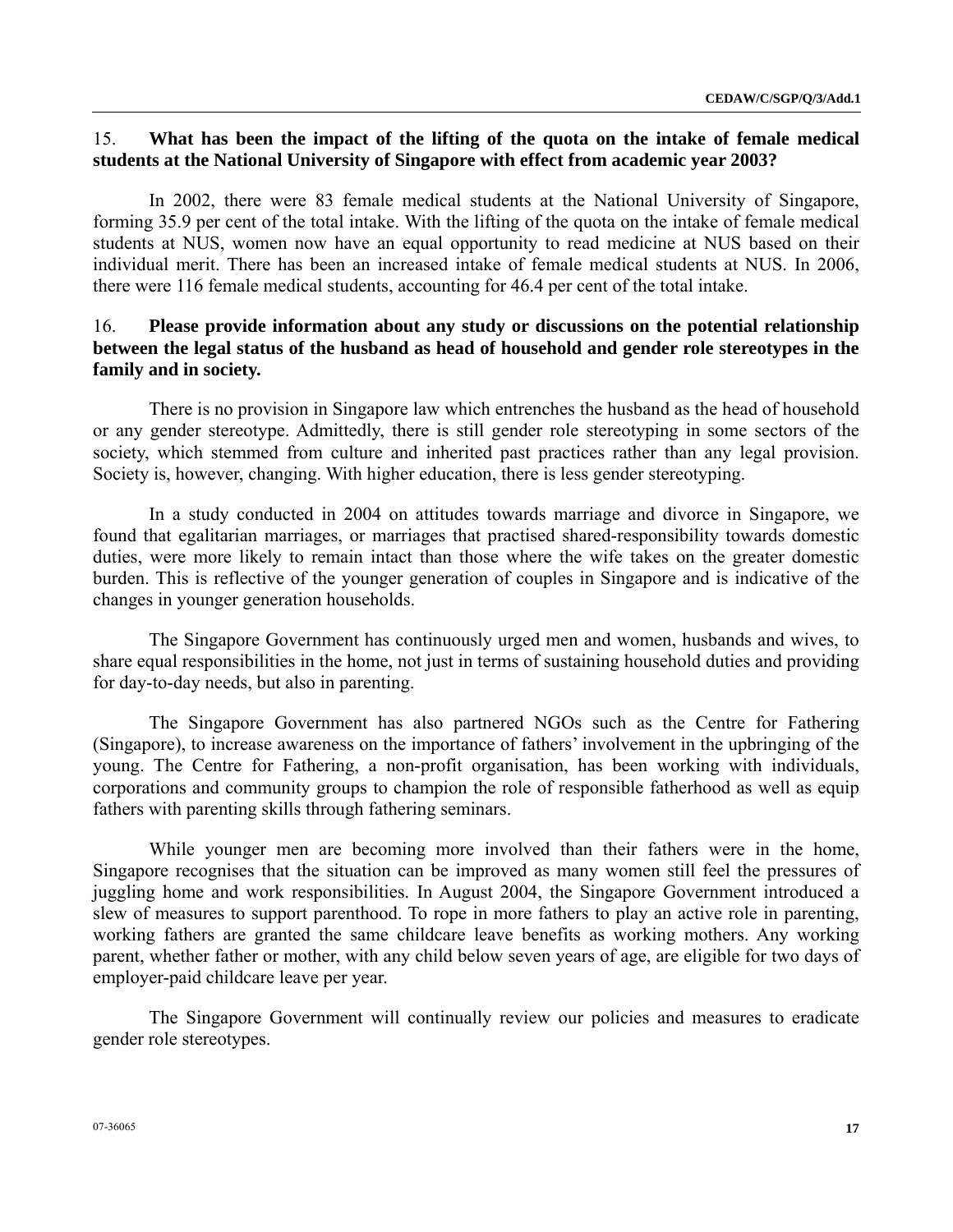**Employment and reconciliation of work and family life** 

17. **Please provide information about any follow-up action in response to the Committee's previous concluding comments pertaining to women domestic workers.**[1](#page-17-0)1 **Moreover, has the Government of Singapore put in place any mechanisms to monitor the situation of women domestic workers, and what are its experiences in the implementation of such efforts?** 

 Singapore has not included domestic workers under the Employment Act because it is not practical to regulate specific aspects of domestic work, such as hours of work or work on a rest day and on public holidays given that domestic workers work in a home environment in which the arrangements within every household vary. This exclusion is gender neutral as it does not make a distinction between male and female domestic workers. However, this does not mean that domestic workers in Singapore do not receive legislative protection or are subjected to poorer employment conditions compared to their counterparts in other countries.

 Under the Employment of Foreign Workers Act (EFWA), the Ministry of Manpower (MOM) imposes work permit conditions which bind all employers to look after the well-being of their foreign domestic workers (FDWs). Employers who breach these conditions can be a fined up to S\$5,000 and a jail term of up to six months. The work permit conditions were further revised on 1 February 2005 to specifically require employers to pay salaries regularly, within seven days of the calendar month. From 2004 to 2006, MOM successfully prosecuted 11 errant employers for failing to pay wages, of which four were eventually jailed. Singapore changed its Penal Code in 1998 to increase by one-anda-half times the penalties for acts of abuse against FDW by their employers or household members. The number of substantiated abuse cases handled by the Police has accordingly fallen from 157 cases in 1997 to 23 cases in the first three quarters of 2006 in spite of a growing FDW population. From 2001 to 2006, 27 employers, spouses or household members have been jailed for FDW abuses. Employers who are convicted of abuse are permanently barred from employing another FDW. Employers who do not take the necessary measures to ensure the safety of the FDW can be charged in court for criminal negligence. In a landmark case in February 2006, one employer was jailed for endangering the life of her FDW. Further, all foreign workers in Singapore are governed and protected under our laws, without prejudice.

 Additionally, Singapore adopts a multi-faceted approach to safeguard the well-being and protect the interests of FDWs. The measures and initiatives which MOM enforces are highlighted as follows:

#### **(a) Raising Entry Requirements**

<span id="page-17-0"></span> The minimum age of new FDWs was increased from 18 to 23 years with effect from January 2005. FDWs must have completed at least eight years of formal education. In addition, an entry test was introduced in April 2005 to validate the linguistic, numerical and practical abilities of the FDWs. Besides raising the overall quality and maturity of FDWs in Singapore, such FDWs are better able to understand and exercise their rights.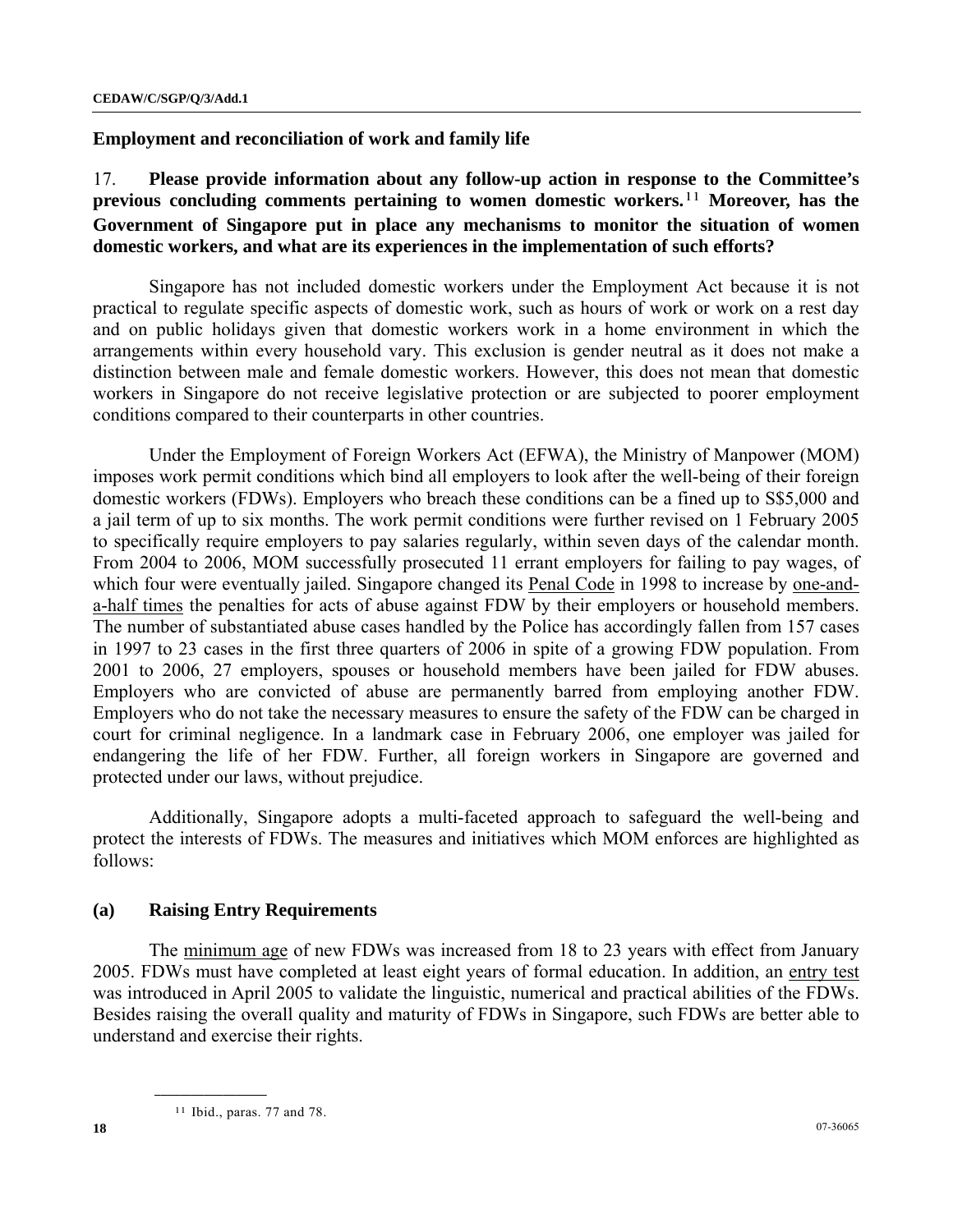## **(b) Education**

 Mandatory training courses were introduced to educate both the employer and FDW. From April 2004, all first time employers must attend a compulsory employers' orientation programme (EOP) aimed at educating employers on their obligations towards the FDW.

 With effect from October 2004, employers who change FDWs five or more times within a year are required to attend the EOP. Employers who continue to change FDWs frequently will be interviewed by the Ministry, and may be barred from further changes.

 MOM regularly distributes advisories to FDWs in their native languages to educate them on their rights and obligations. It provides useful telephone numbers which they could call in the event of an emergency. Since April 2004, MOM has required all first-time FDWs to attend a compulsory safety awareness course (SAC) conducted in their own language.

 In October 2006, the Ministry launched a free biannual newsletter to all FDWs. A guidebook was also sent to all FDW employers in December 2006 to enable them to better understand their roles and responsibilities. Since October 2006, MOM interviews selected FDWs who are working for the first time in Singapore during their initial months of employment to check if they are facing any adjustment problems.

#### **(c) Regulating Employment Agencies (EA)**

 Employment Agencies (EA) provide recruitment and placement services. MOM regulates the agencies through legislation, licensing and accreditation (for FDW-placing EAs).

 The EA legislative framework encompasses the Employment Act (EA), the Employment Agency Rules and the Employment Act Licence Conditions. Under the EA Act, errant EAs could be fined up to S\$5,000 and/or imprisoned for up to two years. Contraventions of the EA Act, Rules or Licence Conditions could lead to revocation or non-renewal of licenses. For instance, anyone who is found guilty of withholding the passport or work permit of any foreign worker could be fined up to S\$1,000 and in the case of subsequent convictions, could be fined up to S\$2,000 and/or imprisonment for up to six months.

 EA license applicants are screened for previous court convictions and are required to maintain a security deposit of S\$20,000 with the Ministry. This deposit is forfeited upon licence revocation.

 To raise the professionalism of local EAs, MOM made accreditation of FDW-placing EAs compulsory from June 2004.

 Starting 1 February 2006, MOM has introduced a Demerit Point System (DPS) for employment agencies. Under the DPS, EAs which breach the EA Agency Rules or Licence Conditions will be notified and issued with three, six or 12 demerit points depending on the severity of the infringements. EAs will lose their licences if they accumulate 12 or more demerit points within a one-year licensing period. Over the three years period from January 2004 to January 2007, MOM revoked the licences of six EAs and did not renew the licences of 15 others.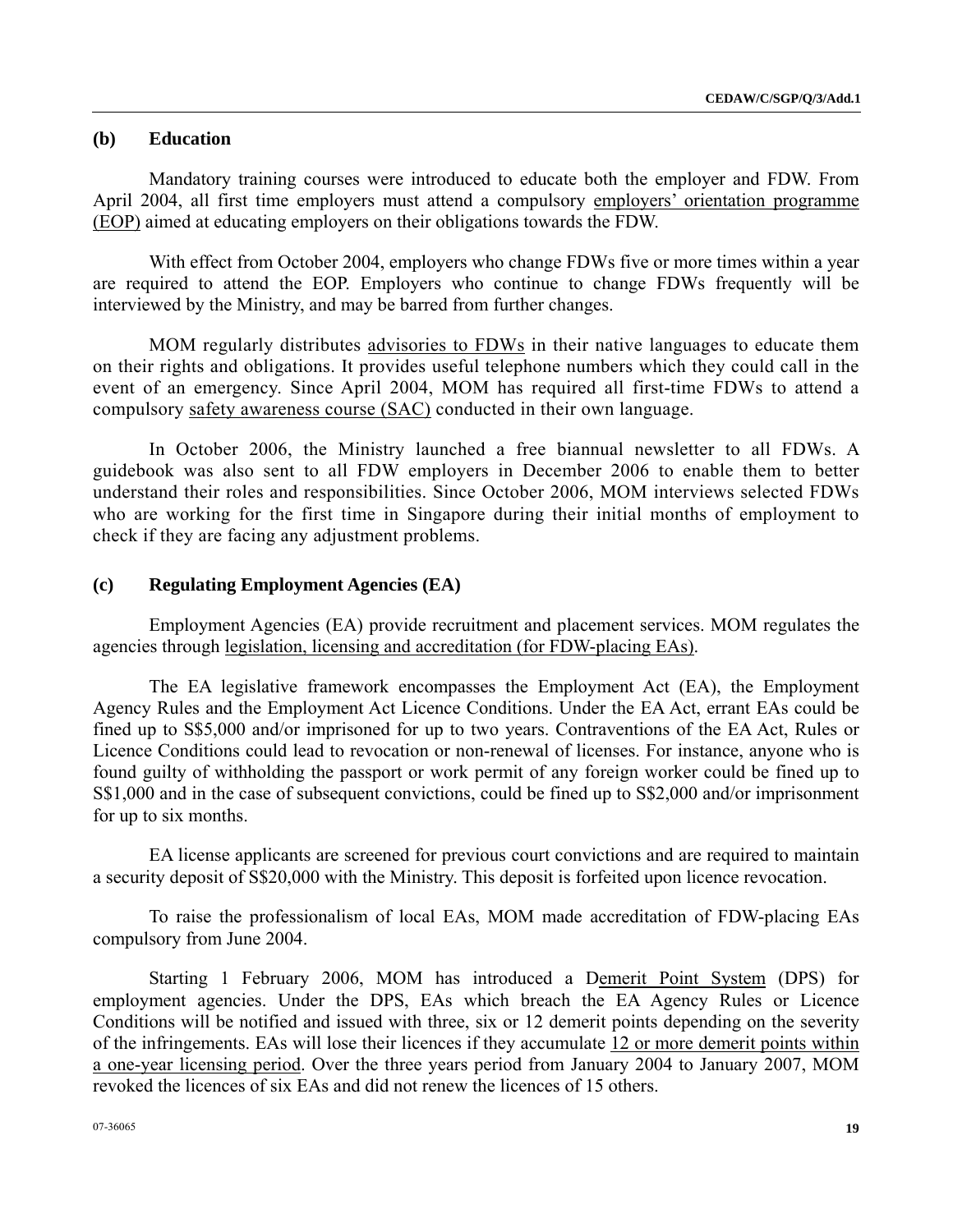#### **(d) Conciliation**

 MOM assists employers and employees in resolving employment disputes amicably through conciliation. A Well-Being Department under MOM's Foreign Manpower Management Division and a special FDW hotline have been set up to help FDWs in need. More than 90 per cent of employment disputes are settled amicably through conciliation.

#### **(e) Partnerships**

 MOM works closely with unions, NGOs, the media and foreign embassies to recognize the contributions of FDWs and promote their social welfare and learning. For instance, in collaboration with the Humanitarian Organization for Migration Economics (HOME) and a committee of volunteers from various organizations such as the National Safety Council, MOM catalysed the formation of a FDW Association for Skills Training (FAST) in March 2005. FAST provides development courses for FDWs to enhance their employability and to promote social integration and community building amongst FDWs.

#### **(f) Administrative Measures**

 MOM requires employers to purchase a Personal Accident Insurance policy with a minimum assured sum of S\$10,000 for each FDW.

 To ensure that employers repatriate their foreign workers at the end of their contracts and not leave them stranded in Singapore, MOM requires employers to furnish a security bond of S\$5,000 for every foreign worker.

### **Change of Employment**

 For FDWs who lodge complaints of abuse, salary non-payment and other offences, MOM will facilitate a temporary change of employers for FDWs for the duration of the investigations and criminal proceedings. Such change of employment can be effected without the consent of their employers. The FDW has the option to convert the temporary employment to permanent employment when the case is concluded.

#### **Mechanisms to Monitor the Situation of FDWs**

 MOM has implemented several measures to ensure that FDWs are aware of the various avenues and the ease of reporting their grievances.

 Through MOM's extensive education and outreach efforts which have been highlighted earlier, FDWs are informed of the avenues available, including (i) a toll-free FDW helpline manned by MOM officers; (ii) feedback forms in prepaid envelopes that are distributed to FDWs at the Safety Awareness Course (SAC); and (iii) random interviews conducted by MOM with FDWs working for the first time in Singapore during their initial months of employment. Some 900 workers have been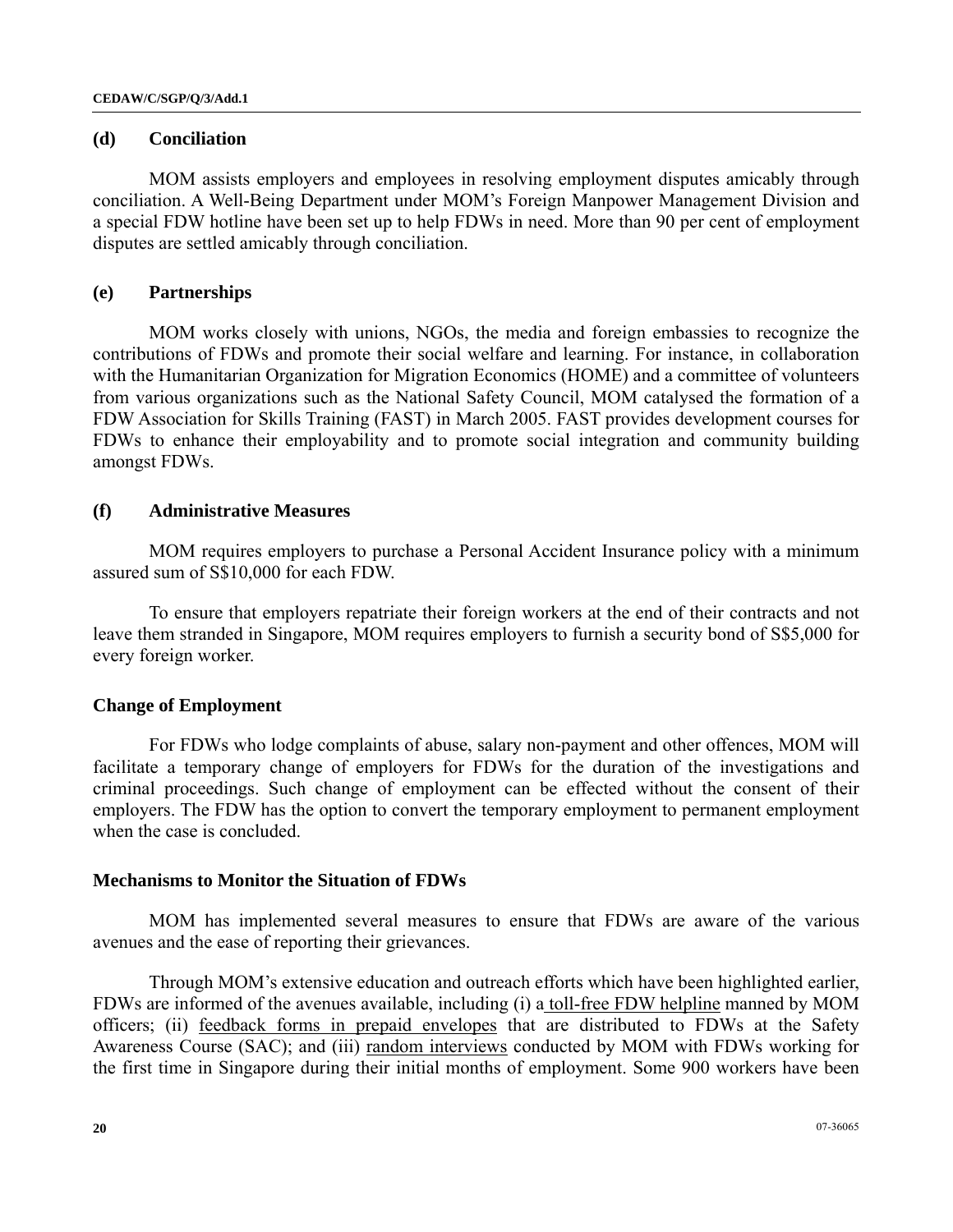interviewed since the initiative was implemented in October 2006. MOM will also investigate complaints, including referrals by NGOs and Embassies.

 In summary, Singapore has a comprehensive set of legislative, administrative, and educational measures to protect all FDWs. MOM reviews the foreign worker management framework regularly to enhance the protection and well-being of all FDWs in Singapore. The 2005 Trafficking in Persons Report released by the US Department of State in June 2005 lauded Singapore's recent efforts to curb FDW abuses, and has featured them under the "International Best Practices" section of the report.

 As a testament to Singapore's pro-active and comprehensive approach in safeguarding the well-being of FDWs, large numbers of FDWs continue to seek employment or extend their employment period in Singapore. In a survey conducted in April 2006, 90 per cent of the FDWs surveyed indicated that they are happy working in Singapore.

## 18. **What action is being taken to address the wage gap between women and men, which is said (para. 11.4) to have remained at a steady rate since the previous reporting period? Furthermore, what are the reasons for this lack of progress?**

 The wage gap between women and men has narrowed. The median monthly income for fulltime employed females was 86 per cent that of males in 2006, up from 83 per cent a decade ago. Also, the existing wage gap between women and men is not a result of discrimination against women. Instead, it is due to the tendency, especially in past years, for women to leave the workforce by choice to take up childcare and household roles within the family. This reduces their average years of service and working experience, which in turn is reflected in lower average salaries for females. This is substantiated in the wage differentials which varies by age and is much smaller for the younger cohorts of workers. In fact, based on Singapore's Occupational Wage Survey of June 2005, for the age group of 25 – 29, females in full-time positions earned more than males in three major occupational groups, namely managers (6.4 per cent more), professionals (2.5 per cent more), and sales & service workers (27 per cent more).

 Notwithstanding the above, the Ministry of Manpower (MOM) has been working closely with the social partners (i.e. unions and employers) in the Tripartite Alliance for Fair Employment Practices (TAFEP) to develop and promote a set of guidelines on fair employment practices. Under these guidelines, employers affirm their commitment to recruit, select, and reward employees on their merits regardless of gender, race, or other discriminatory considerations. As of 15 March 2007, more than 340 companies have signed the Employers' Pledge of Fair Employment Practices.

07-36065 **21**  Separately, the Government is also actively involved in the promotion of family-friendly working arrangements (or Work-Life Harmony). This includes the creation of a Work-Life Works (WoW!) Fund with an initial S\$10 million in funding (with an additional S\$10 million top up in 2007) to help companies defray the cost of investing in family friendly working arrangements. The WoW! Fund covers items such as training in work-life strategy implementation, one-time infrastructure costs in implementing flexible work arrangements, the engagement of work-life consultants, or the employment of staff dedicated to driving work-life implementation. A Tripartite Committee on Work-Life Strategy engages employers, unions and the HR industry in actively promoting the adoption of flexible work arrangements by employers. Over time, these efforts will make it easier for women to remain or re-enter the workforce.<br>07-36065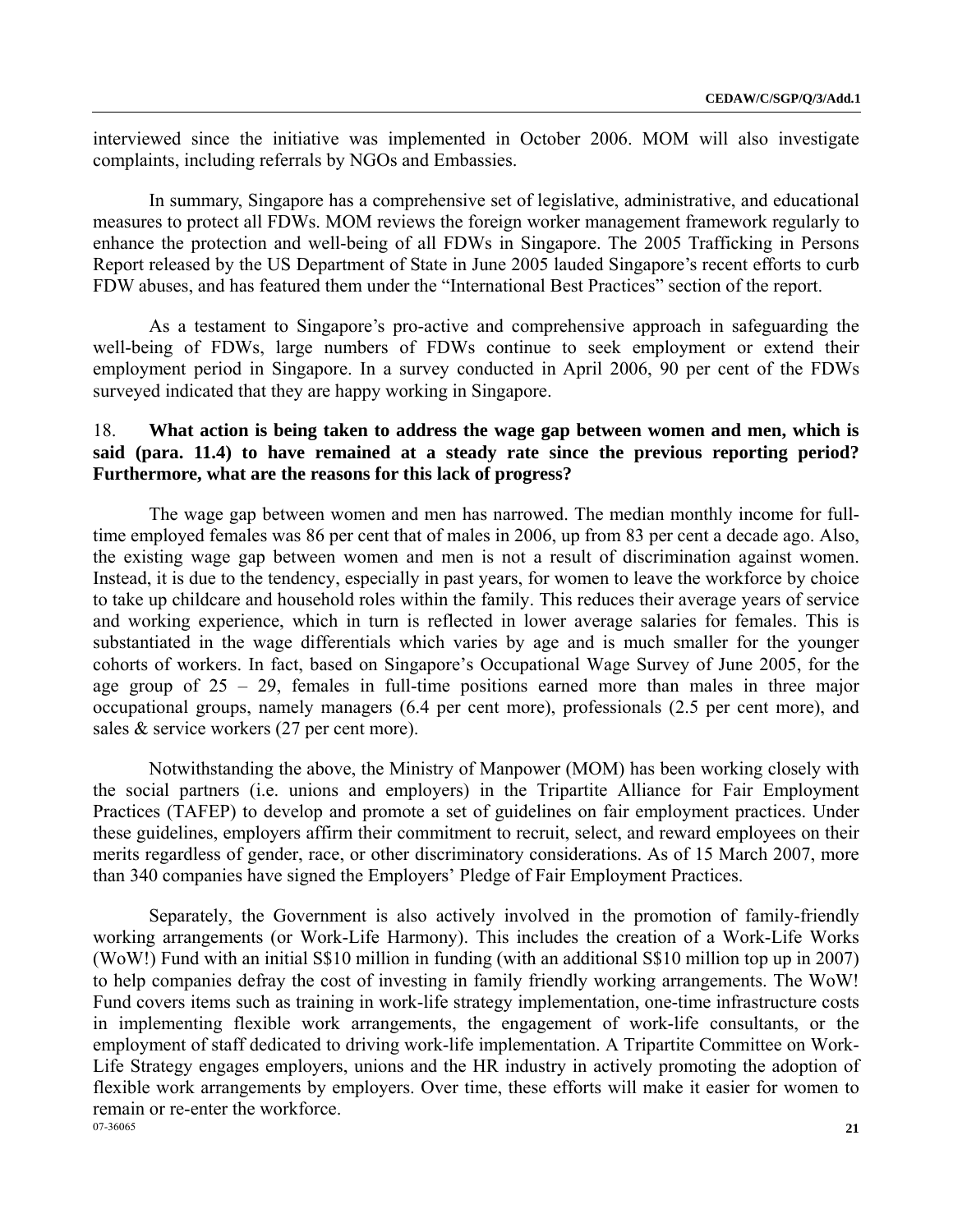## 19. **Has the Government of Singapore analyzed the recommendations of the Economic Review Committee on the country's development strategy and the changes made to the Central Provident Fund system from a gender perspective and possible implications for the implementation of the Convention and, if so, what have been the findings and action taken in response?**

 The Economic Review Committee was set up in December 2001 to review Singapore's development strategy, and to formulate strategies to revitalise the economy in the face of the economic downturn.

 The ERC comprised representatives from the government, labour movement and the private sector, both male and female. To ensure that the views of all sectors of the population were sought, the ERC solicited feedback from female and male workers, employers, and representatives from labour unions and financial institutions. A website was also set up to provide information and updates as well as for the public to give its views and suggestions to the Committee.

 While the ERC had not explicitly considered the changes from a gender perspective, in accepting the recommendations, the various Ministries and agencies had, in line with Singapore's stakeholder approach, considered carefully the impact of the recommendations on both men and women before the implementation process.

## 20. **Please provide information about the prosecution of employers who ill-treat or abuse their women foreign workers, including the sentences imposed as well as on the provision of assistance and support to the women victims.**

 Complaints of physical and sexual abuse by Foreign Domestic Workers (FDWs) on their employers are referred to the Police for investigation. During the course of the investigations, these FDWs would be housed in shelters run by voluntary welfare organisations or their respective Embassies, where counselling is provided to the victims. These FDWs are also offered the opportunity to work if they wish. Upon conclusion of the investigations, they would be free to choose whether to continue working in Singapore. And if they decide to return home, the Ministry of Manpower would require the employer to bear the cost of their repatriation.

 Foreign workers have full access to justice and may initiate legal proceedings against their employers or other parties in civil court for damages and other remedies (e.g. injunctions for personal safety). In addition, the government takes a firm position against employers who physically abuse their maids. As explained in the report, the maximum penalties for acts of abuse against Foreign Domestic Workers are one and a half times of such abuse against other victims. 27 employers or their household members were jailed for abusing their FDWs in the period of 2001 to 2006. The jail terms ranged from one week to 15 months. Employers who have been convicted of abuse are permanently barred from employing another FDW.

**22** 07-36065 Crisis Shelters provide victims with temporary accommodation, protection, and emotional support. Social workers at Family Service Centres are trained to respond to crises and victims of violence. Victims can also call the National Family Service Centre Helpline or the Police, if they need help or wish to be admitted to a crisis shelter. The Police help to check with NGOs if a shelter is recommended. The victims' consent is sought before they are referred to these NGOs. The Police and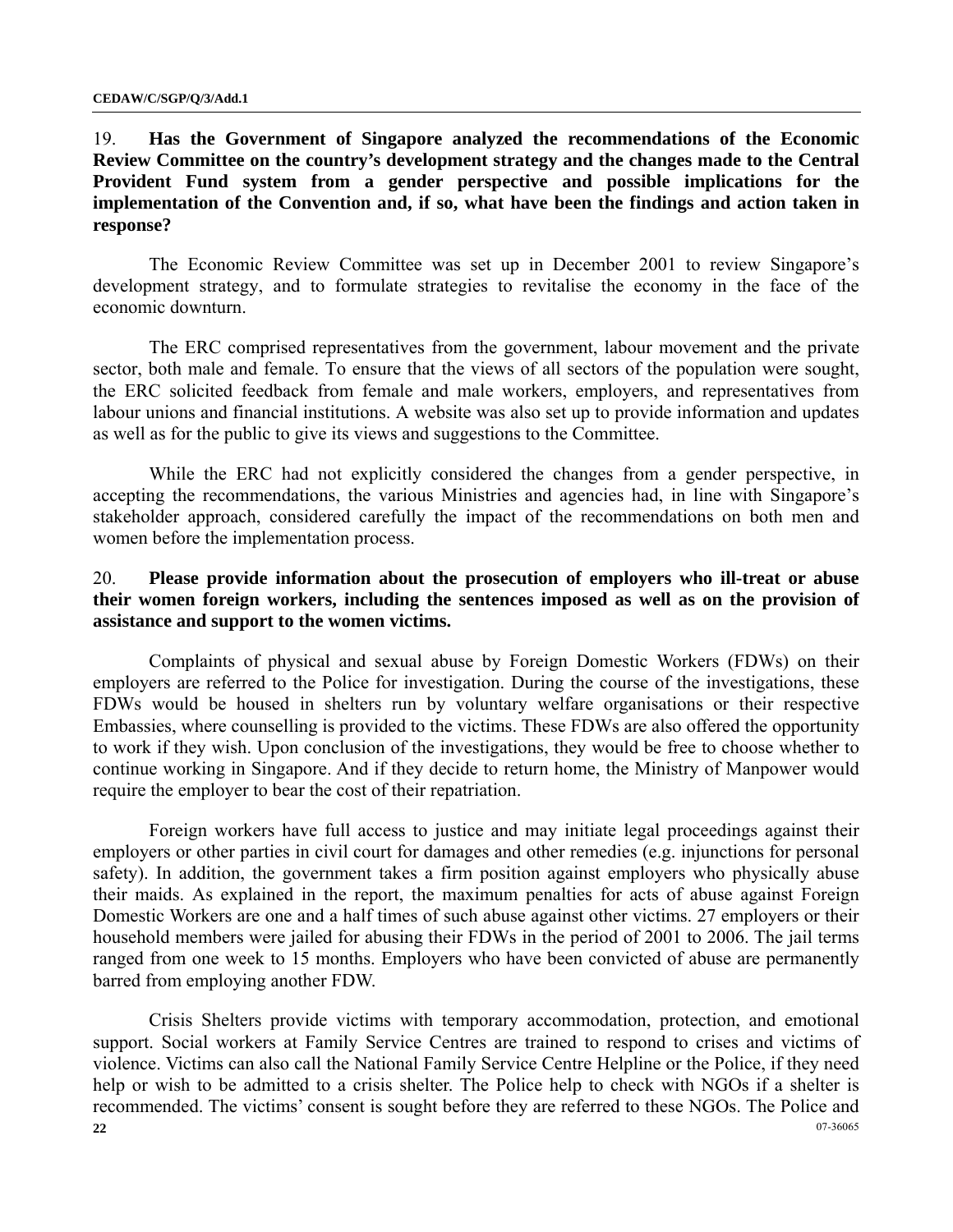Family Service Centres are also linked to other assistance services such as medical and psychological services via the Family Violence and Child Protection networking systems. These networking systems ensure that appropriate referrals are made to meet the varying needs of victims.

21. **Has the Government of Singapore considered allowing married male officers to take unpaid leave for children below the age of four – as it does for married women officers (para. 11.64) in enhancing efforts to promote gender equality and assist couples in reconciling work and family life?**

 The Singapore Civil Service Instruction Manual provides for married women to be granted unpaid leave for children. Although no similar policy has been taken and provided for in the Instruction Manual for married male officers, there is no policy prohibiting a married male officer from being granted similar leave on a case by case basis if an application is made to the Public Service Division (PSD).

## **Health**

22. **Please provide statistical data about the incidence of HIV/AIDS, broken down by sex and ethnicity, and indicate what national programmes are in place to prevent and combat HIV/AIDS among women, including awareness-raising and preventive measures.**

 In 2006, a total of 357 Singapore residents were reported with HIV infection. About 9 per cent of the cases were females and 91 per cent were males. The incidence per million by gender was 17.6 for females and 181.8 for males (see Table 1)

| by gender | Number of cases | Total<br>number | Incidence per million<br>population by gender |        | Total incidence<br>per million<br>population |
|-----------|-----------------|-----------------|-----------------------------------------------|--------|----------------------------------------------|
| Male      | Female          |                 | Male                                          | Female |                                              |
| 325       |                 | 357             | 181.8                                         | 17.6   | 98.9                                         |

### **Table 1: HIV/AIDS by gender in 2006**

 Chinese Singaporeans made up the largest proportion of HIV infected Singaporeans. The distribution of HIV infection rates among the ethnic groups remained broadly constant from 2004 to 2006.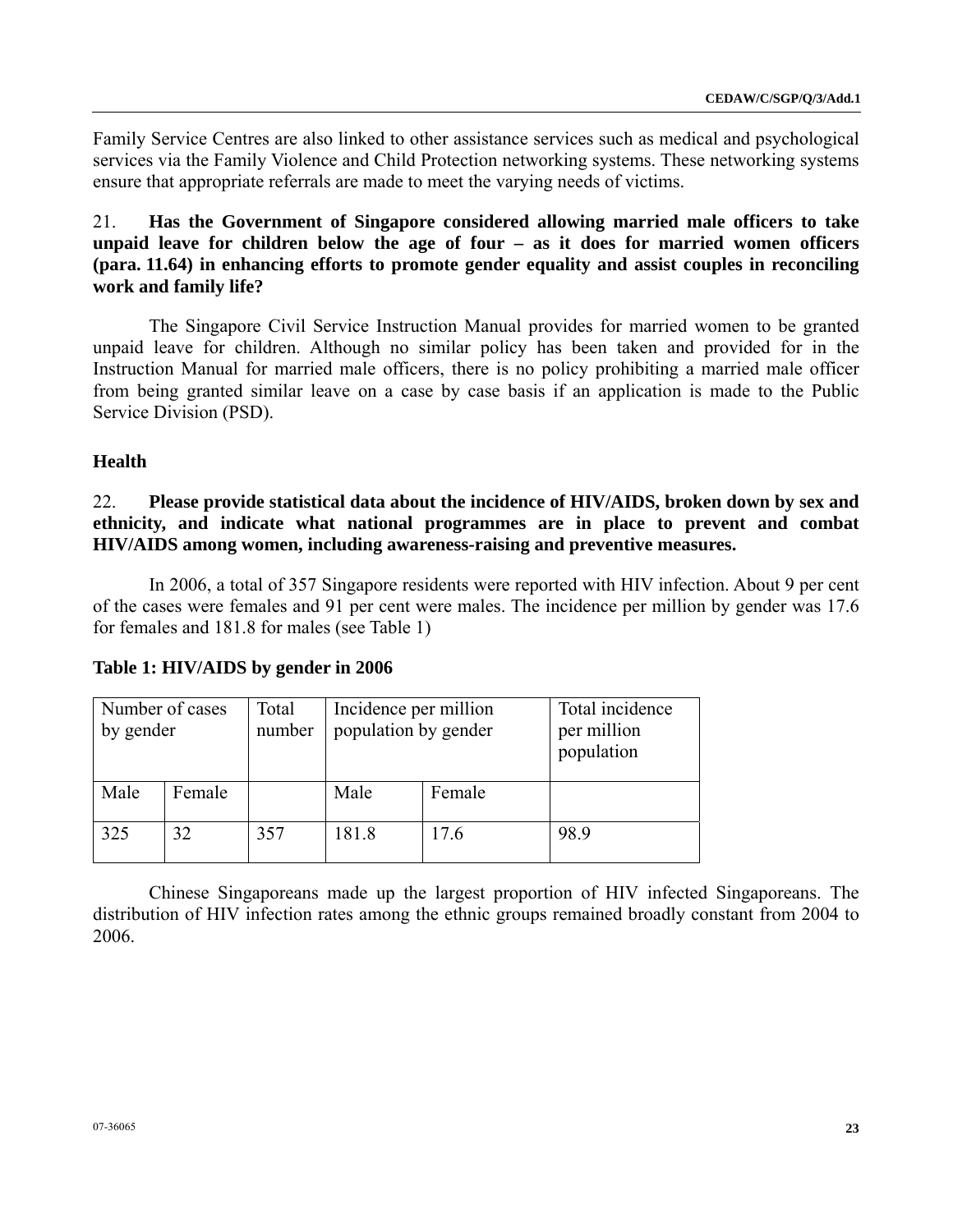|        | 2004   |            | 2005   |            |        | 2006       |
|--------|--------|------------|--------|------------|--------|------------|
| Gender | Number | Percentage | Number | Percentage | Number | Percentage |
| Male   | 290    | 93.2       | 287    | 90.5       | 325    | 91.0       |
| Female | 21     | 6.8        | 30     | 9.5        | 32     | 9.0        |
| Total  | 311    | 100.0      | 317    | 100.0      | 357    | 100.0      |

**Table 2: HIV/AIDS Infected Singaporeans by Gender (2004-2006)** 

| Table 3: HIV/AIDS Infected Singaporeans by Ethnic Group (2004-2006) |  |  |  |  |  |
|---------------------------------------------------------------------|--|--|--|--|--|
|---------------------------------------------------------------------|--|--|--|--|--|

|                 |        | 2004       |        | 2005       |        | 2006       |
|-----------------|--------|------------|--------|------------|--------|------------|
| Ethnic<br>Group | Number | Percentage | Number | Percentage | Number | Percentage |
| Chinese         | 261    | 83.9       | 252    | 79.5       | 291    | 81.5       |
| Malay           | 29     | 9.3        | 48     | 15.1       | 46     | 12.9       |
| Indian          | 16     | 5.1        | 12     | 3.8        | 12     | 3.4        |
| Others          | 5      | 1.6        | 5      | 1.6        | 8      | 2.2        |
| Total           | 311    | 100.0      | 317    | 100.0      | 357    | 100.0      |

 There are general HIV/AIDS programmes in place for the population. The National HIV prevention and control programme was established under the Ministry of Health (MOH) in 1985. It adopts a multi-sectoral and multi-disciplinary approach, involving the active participation of all relevant government agencies, community groups including NGOs such as Action for AIDS (AfA), Women for Action and Research (AWARE) and UNIFEM. The programme encompasses education, legislation, protection of blood supply, surveillance of the disease, training of personnel, counseling and management of the infected, their contacts and others who have been exposed to the infection.

Programmes for the general population (including women) include:

(i) An educational package, RESPECT (**R**allying **E**mployers to **S**upport the **P**revention, **E**ducation and **C**ontrol of STI/HIV/AIDS) for the workplace was launched in August 2006. This was developed in partnership with a tripartite committee comprising representatives from the local and multinationals companies, government agencies, employees' and employers' unions. This committee is called the AIDS Business Alliance and was set up in November 2005.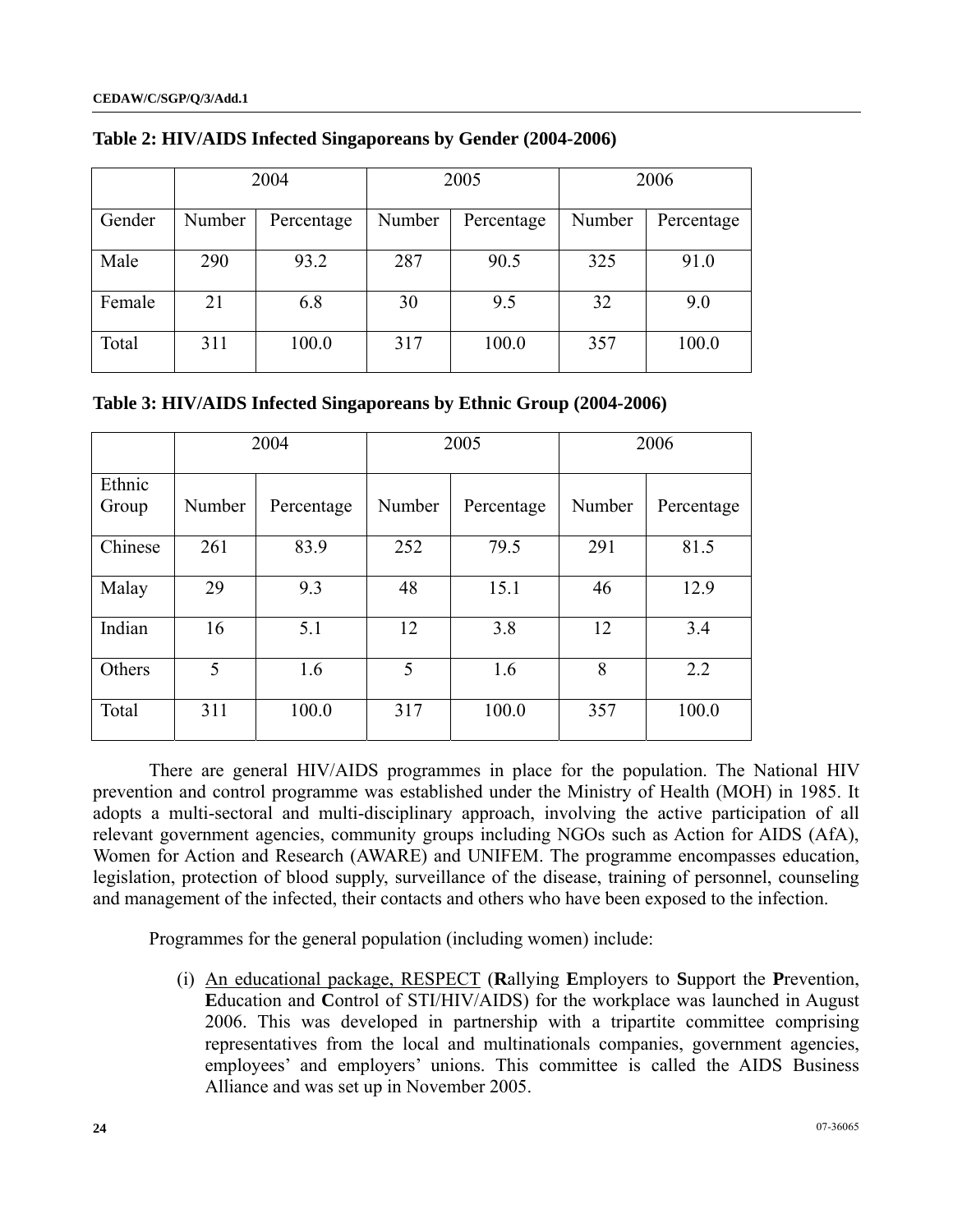- (ii) HIV / AIDS awareness education, including public exhibitions, forums, talks and distribution of educational materials.
- (iii)HIV Testing is made a standard of care in Singapore to facilitate early diagnosis and prevent further transmission of the disease. The testing is done whenever there is medical indication and when knowing the HIV status will lead to a better clinical outcome for the patient (just like any other clinical tests). Anonymous HIV testing is also available for those who believe that they are at risk of HIV infection but who prefer not to be identified to healthcare workers.
- (iv)Counselling of sex partners of persons with HIV is carried out. Screening is carried out for those who have been exposed to HIV infection.

Women-specific programmes include:

- (i) Targeted HIV / AIDS education for at-risk groups such as sex workers, masseuses and lounge / bar / night club hostesses. The focus of the messages is on the dangers of casual sex, the fact that HIV persons cannot be identified by appearances, promotion of family values, and avoidance of pre-marital and extra-marital sexual relationships, HIV and STI, and practice of safe sex using condoms.
- (ii) Other outreach activities such as Women Wellness Clinic for HIV testing and an outreach programme at pubs for single women were held.
- (iii)Antenatal HIV screening is included in the routine antenatal screening package offered to all pregnant women since December 2004. Women who do not wish to be screened for HIV can choose to opt out. The take-up rate for antenatal HIV screening in public hospitals and polyclinics was approximately 99 per cent in 2006. Both mothers and babies detected with HIV infection received antiretroviral therapy.
- (iv)A behavioural intervention programme is planned for 2007 to empower women with the knowledge and skills to take greater control over their sexual health. Participants will be taught skills such as gender specific communication, decision-making and problem-solving.

#### **Situation of particular groups of women**

23. **Please provide statistical information on the different groups of Singaporean women, including those of Malay and Indian descent, in the civil service, and on their participation in political life, including in Parliament and describe trends in their participation since the second periodic report.**

 Within the public sector, as at January 2006, women constituted 56 per cent of the Civil Service and 54 per cent of them were in the Division 1 and Superscale categories. In the Superscale category, 40 per cent were female officers. As at February 2007, 4 of the 18 Permanent Secretaries were female and there were 8 female Deputy Secretaries out of a total of 27.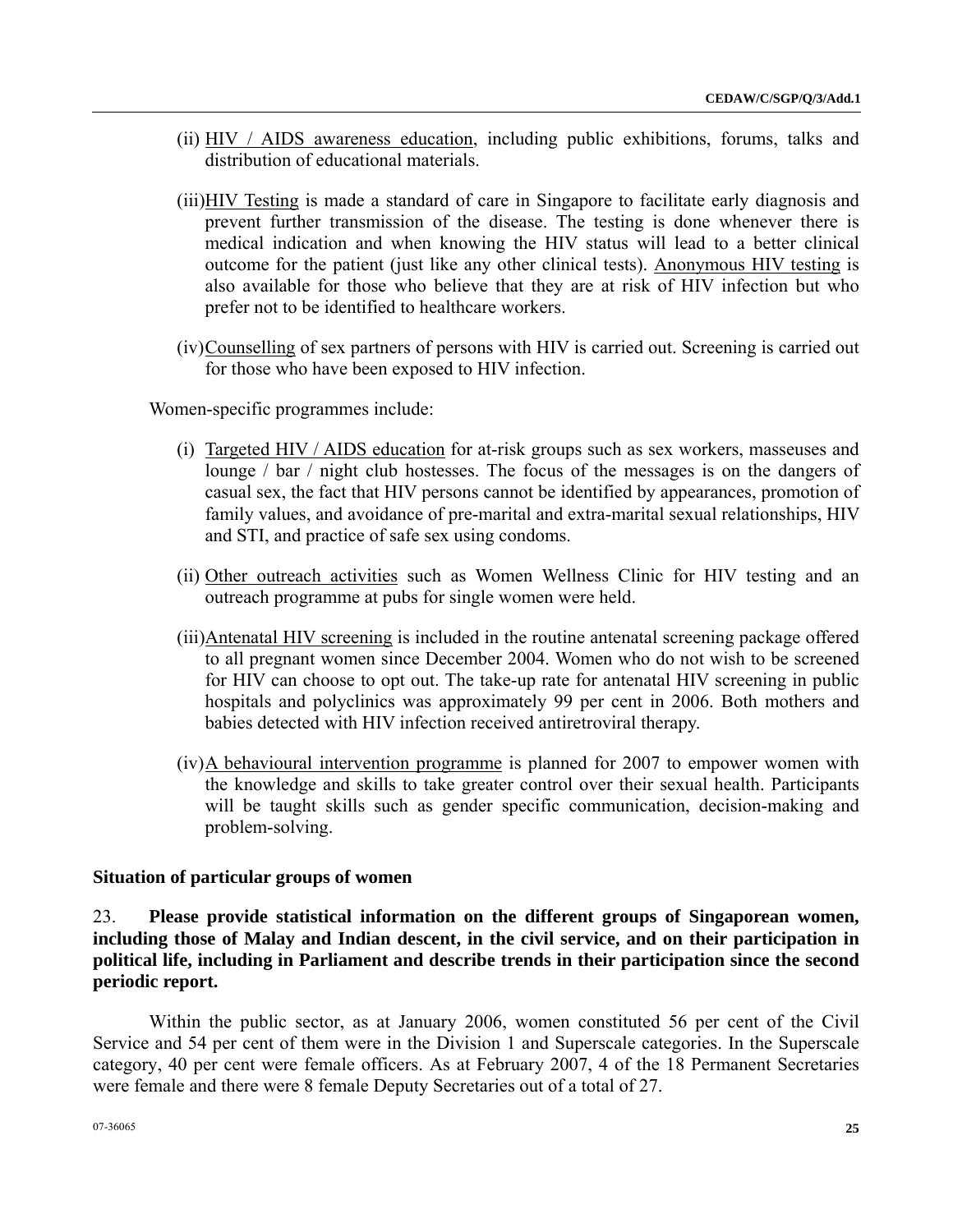The proportion of female officers has increased across all job levels in the Civil Service between 2000 and 2006 [see trend chart below]. The most significant increase was at the leadership level<sup>[12](#page-25-0)</sup>, which saw an increase of 11.1 percentage points. There have always been a high proportion of females within graduate jobs $^{13}$  $^{13}$  $^{13}$ , and this increased further by 2.5 percentage points between 2000 and 2006. Within non-graduate jobs<sup>[1](#page-25-2)4</sup>, the increase in proportion of females has resulted in an equal ratio of males to females in 2006.



**PROPORTION OF FEMALE OFFICERS IN CIVIL SERVICE 2000 and 2006**

The distribution of female officers by ethnic grouping between 2000 and 2006 is as follows:

|                          | <b>Ethnicity</b> | 2000  | 2006  | <b>Change</b> |
|--------------------------|------------------|-------|-------|---------------|
| Superscale <sup>15</sup> | Chinese          | 26.2% | 35.9% |               |
|                          | Malay            | 0.4%  | 1.3%  |               |
|                          | Indian           | 1.6%  | 2.1%  |               |
|                          | Others           | 0.4%  | 0.3%  |               |
|                          | Total            | 28.5% | 39.6% |               |

## **Proportion of Females by Division Status by Ethnic Group 2000 and 2006**

<sup>12</sup> Leadership level refers to officers in Superscale schemes.

<span id="page-25-0"></span><sup>13</sup> Graduate jobs refer to Div I jobs.

<span id="page-25-3"></span><span id="page-25-2"></span><span id="page-25-1"></span>

<sup>&</sup>lt;sup>14</sup> Non-graduate jobs refer to non-Div I jobs.<br><sup>15</sup> Superscale officers are in leadership roles.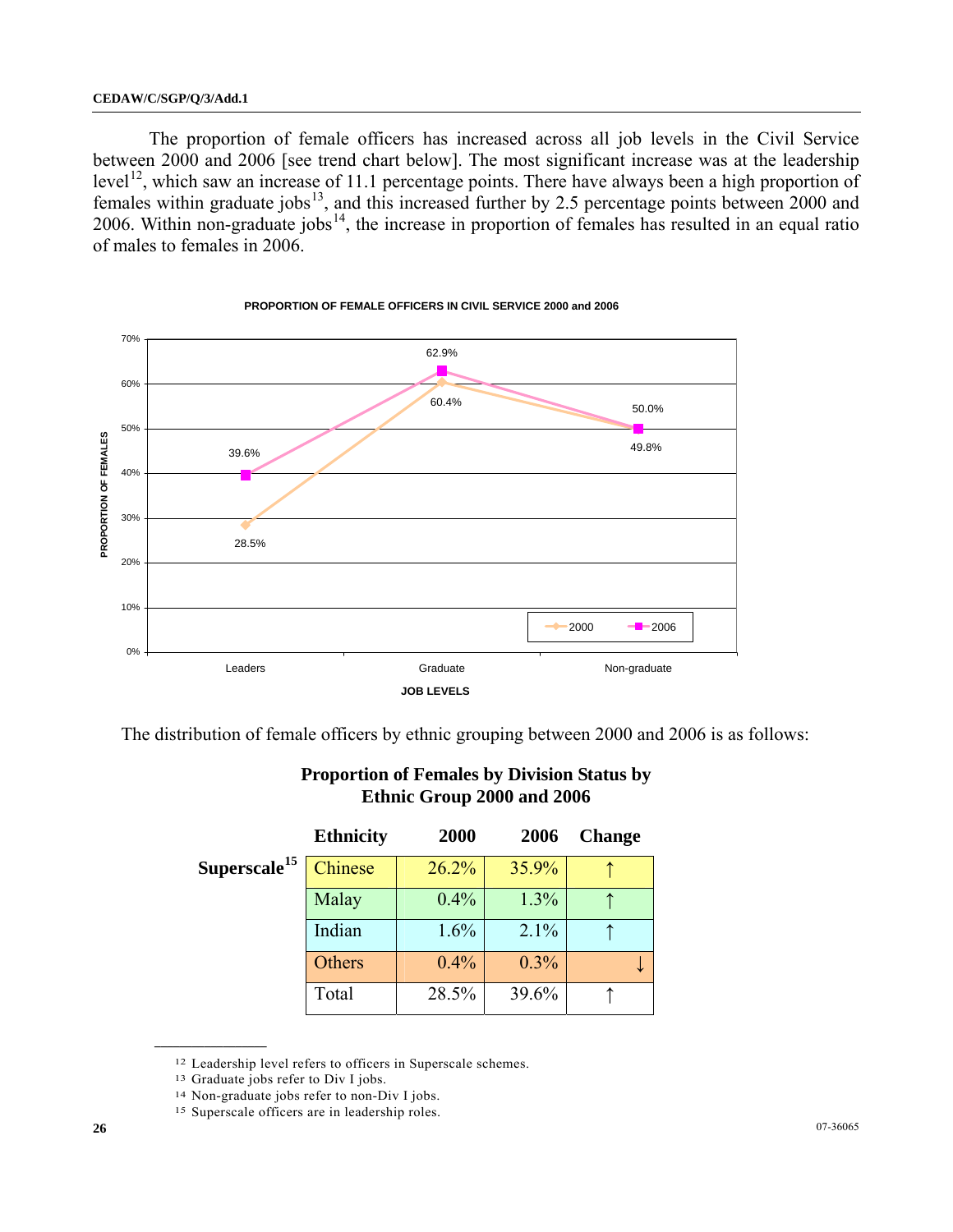| $Div I^{16}$  | Chinese | 50.4% | 50.9% | $\uparrow$ |              |
|---------------|---------|-------|-------|------------|--------------|
|               | Malay   | 4.3%  | 5.8%  | $\uparrow$ |              |
|               | Indian  | 5.1%  | 5.7%  | $\uparrow$ |              |
|               | Others  | 0.6%  | 0.5%  |            | $\downarrow$ |
|               | Total   | 60.4% | 62.9% | $\uparrow$ |              |
| Div $II^{17}$ | Chinese | 41.3% | 35.3% |            | $\downarrow$ |
|               | Malay   | 11.2% | 14.0% | $\uparrow$ |              |
|               | Indian  | 7.4%  | 7.6%  | $\uparrow$ |              |
|               | Others  | 0.6%  | 0.5%  |            | $\downarrow$ |
|               | Total   | 60.5% | 57.5% |            | $\downarrow$ |
| Div III       | Chinese | 18.9% | 18.5% |            | $\downarrow$ |
|               | Malay   | 12.3% | 14.9% | $\uparrow$ |              |
|               | Indian  | 6.8%  | 7.7%  | $\uparrow$ |              |
|               | Others  | 0.2%  | 0.2%  | L          |              |
|               | Total   | 38.3% | 41.4% | $\uparrow$ |              |
| Div IV        | Chinese | 17.3% | 17.3% |            |              |
|               | Malay   | 11.5% | 11.0% |            | $\downarrow$ |
|               | Indian  | 15.3% | 15.0% |            | $\downarrow$ |
|               | Others  | 0.1%  | 0.2%  | $\uparrow$ |              |
|               | Total   | 44.2% | 43.5% |            | ↓            |

 Female representation in Parliament has been increasing since the last few elections. In 2004, when the Third Report was submitted, 12 per cent or 10 out of the 84 elected Members of Parliament (MP) were women and 5 out of the 9 Nominated Members of Parliament (NMPs) were women. Following the May 2006 General Elections, 17 of the 85 MPs, or 20 per cent of them, are women. This is an increase of eight percentage points. And of the 17, 4 hold political office. Three are ministers of state and one is a district mayor. There is one female Non-Constituency Member of Parliament (NCMP) and 5 women NMPs out of a total of 9. Of these 17 women parliamentarians, one is of Indian descent while two are of Malay descent.

<span id="page-26-1"></span><span id="page-26-0"></span>

<sup>16</sup> Div I officers are in graduate-level jobs. 17 Div II, III and IV officers are in non-graduate-level jobs.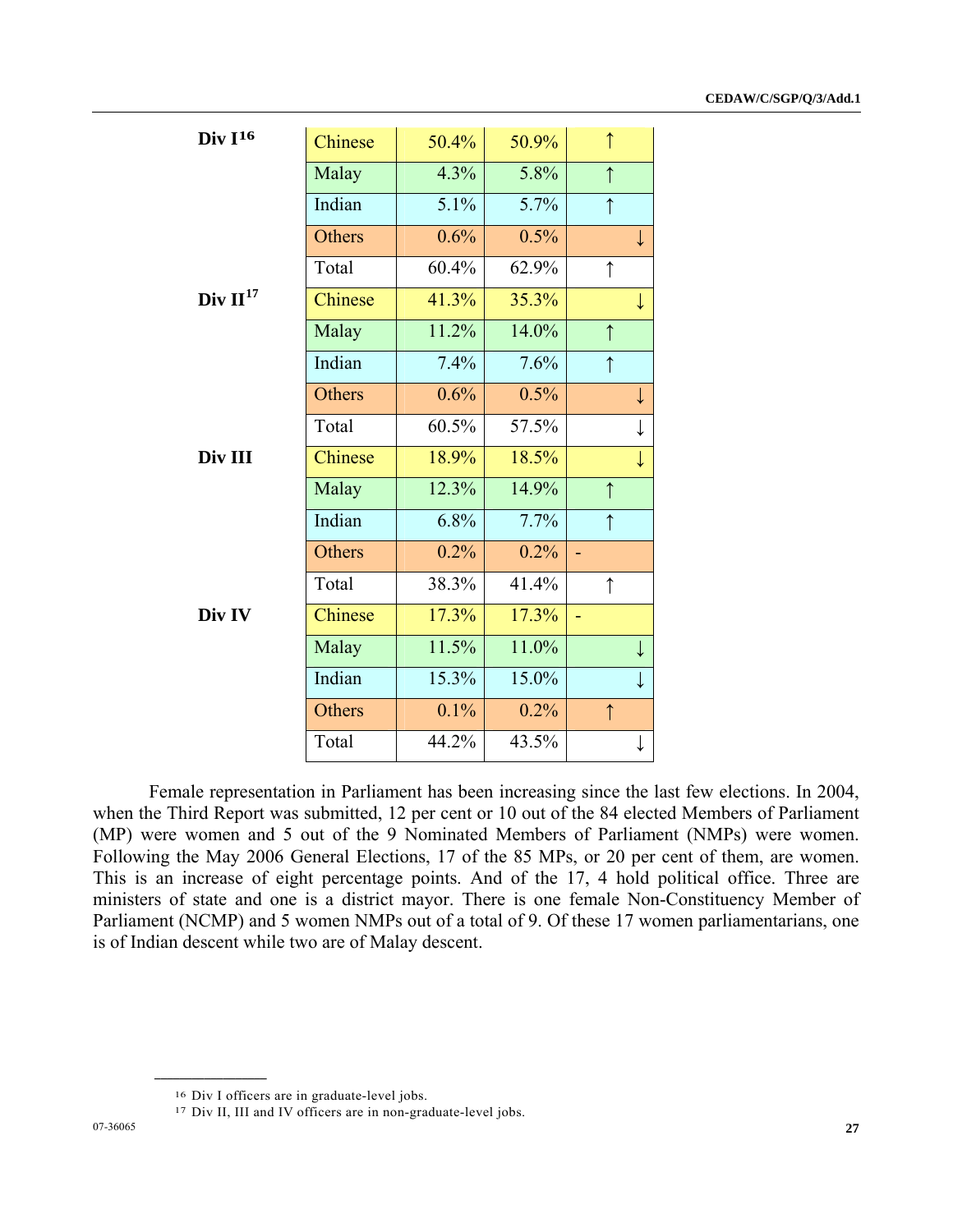#### **CEDAW/C/SGP/Q/3/Add.1**

| <b>Members of Parliament</b> |           |          |          |  |  |
|------------------------------|-----------|----------|----------|--|--|
|                              | June 1999 | Sep 2004 | May 2006 |  |  |
| Female                       | 4         | 10       | 17       |  |  |
| Total                        | 83        | 84       | 84       |  |  |
| Proportion of Female MPs     | 4.8%      | 11.9%    | 20.2%    |  |  |

| Nominated Members of Parliament           |                |             |          |  |  |
|-------------------------------------------|----------------|-------------|----------|--|--|
|                                           | Jun 1999       | Sep 2004    | Jan 2007 |  |  |
| Female                                    | $\overline{2}$ | 5           | 5        |  |  |
| Total                                     | 9              | $\mathbf Q$ | 9        |  |  |
| Proportion<br>Female<br>of<br><b>NMPs</b> | 22.2%          | 55.6%       | 55.6%    |  |  |

## 24. **The report indicates (para. 2.9) that the rapidly ageing population is a key social concern. Please describe the policies or programmes that have been designed to address the economic security of the elderly and assess their impact on older women.**

 The issue of an ageing population has been on Singapore's national agenda since the 1980s. Over the past 20 years, various high level committees had been tasked to deliberate on the issues and to recommend appropriate policy directions. In March 2007, a Ministerial Committee on Ageing was set up to spearhead a whole-of-Government response to the opportunities and challenges presented by the ageing population. The three basic pillars that have been identified for successful ageing are  $-$ Participation, Health and Security. To achieve this, Singapore is pursuing four strategic thrusts – employability and financial security, holistic and affordable healthcare and eldercare, ageing-in-place<sup>[18](#page-27-0)</sup> and active ageing.

<span id="page-27-0"></span> The Singapore Government recognises that the financial security of women is a concern, given that many leave the workforce to care for their children, and because women, on average, live longer than men. The Government has been encouraging and facilitating women to remain or to return to the work force, particularly married women, which, as per 1998 data, was only at 49 per cent. The rate of

<sup>18</sup> *Ageing-in-place* refers to growing old in the home, community and environment that one is familiar with, with minimal change or disruption to one's lives and activities. Singapore's strategic thrust is to provide a barrier-free built environment and public transport system with essential services for the elderly to age-in-place in the community.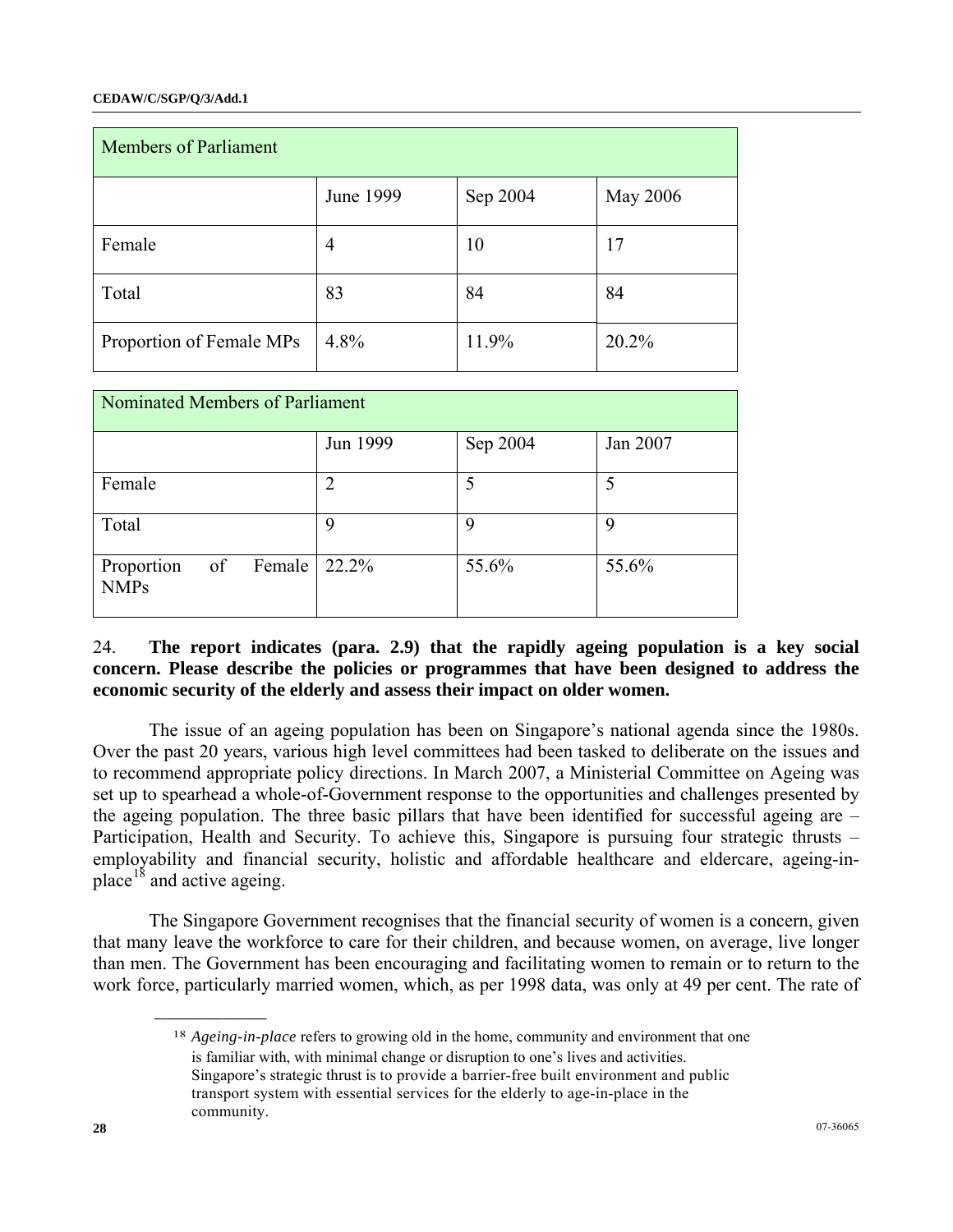working married women in Singapore has since gone up from 49 per cent in 1998 to 53 per cent in 2005. More is being done to help women remain in the workforce by addressing their work-life balance concerns by ensuring adequate childcare and elderly support, and facilitating flexible/part time work for those who need it. There is also a need to facilitate their re-entry into the workforce for those who have left work.

 Singapore seeks to address the economic security of the elderly through measures to enhance their lifelong employability and retirement adequacy. These measures are:

#### (i) Lifelong Employability

 The Tripartite Committee on Employability of Older Workers, comprising key representatives from the Singapore Business Federation (SBF), the Singapore National Employers Federations (SNEF), the National Trades Union Congress (NTUC) and the government, was set up in March 2005. It had recommended various initiatives to enhance the employability of older workers. A key programme is the ADVANTAGE! Scheme, which promotes the adoption of age-friendly practices by companies. As of January 2007, more than 300 companies have come onboard ADVANTAGE! to implement age-friendly practices. These practices include job redesign to make them more suited for older workers, change of benefit and wage structures to facilitate the employment of more older workers, and the continuation of employment of older workers beyond the retirement age of 62. These companies have committed to hire more than 2,500 additional mature workers and re-employ more than 3,400 workers beyond the retirement age.

 The efforts of the tripartite partners as well as the strong economic growth and employment creation in the past year, have increased the employment rate of older residents aged 55 to 64 rising. In 2006, the employment rate (ER) for residents aged 55 to 64 was 53.7 per cent, a significant 6.7 percentage-points higher than that in 2004. In absolute terms, 40,000 more older people were in employment. The 2006 ER was comparable to those of the OECD countries in 2005. In addition, the ER for residents aged 55 to 59 (61 per cent) met the 61 per cent target set by the Committee while the ER for those aged 60 to 64 (42 per cent) exceeded the target of 40 per cent. Although the Employment Rate (ER) for women in these categories (at 42.9 per cent and 25.2 per cent for females aged 55-59 and 60-64 respectively) still lag that of men (at 78.0 per cent and 59.5 per cent), it has improved significantly from ten years ago, when the ER for these groups of women were 28.2 per cent and 14.3 per cent respectively.

 Singapore is looking at ways to keep older women in the workforce. In this regard, the National Trades Union Congress (NTUC) set up a "Women Back to Work" Committee, comprising members from Singapore Workforce Development Agency (WDA), Singapore National Employers Federation (SNEF) and the self-help groups, to identify the key barriers that women face in returning to the workforce and to help them overcome these obstacles. Additionally, MOM is also promoting family-friendly employment practices among employers to encourage more women to go back to work.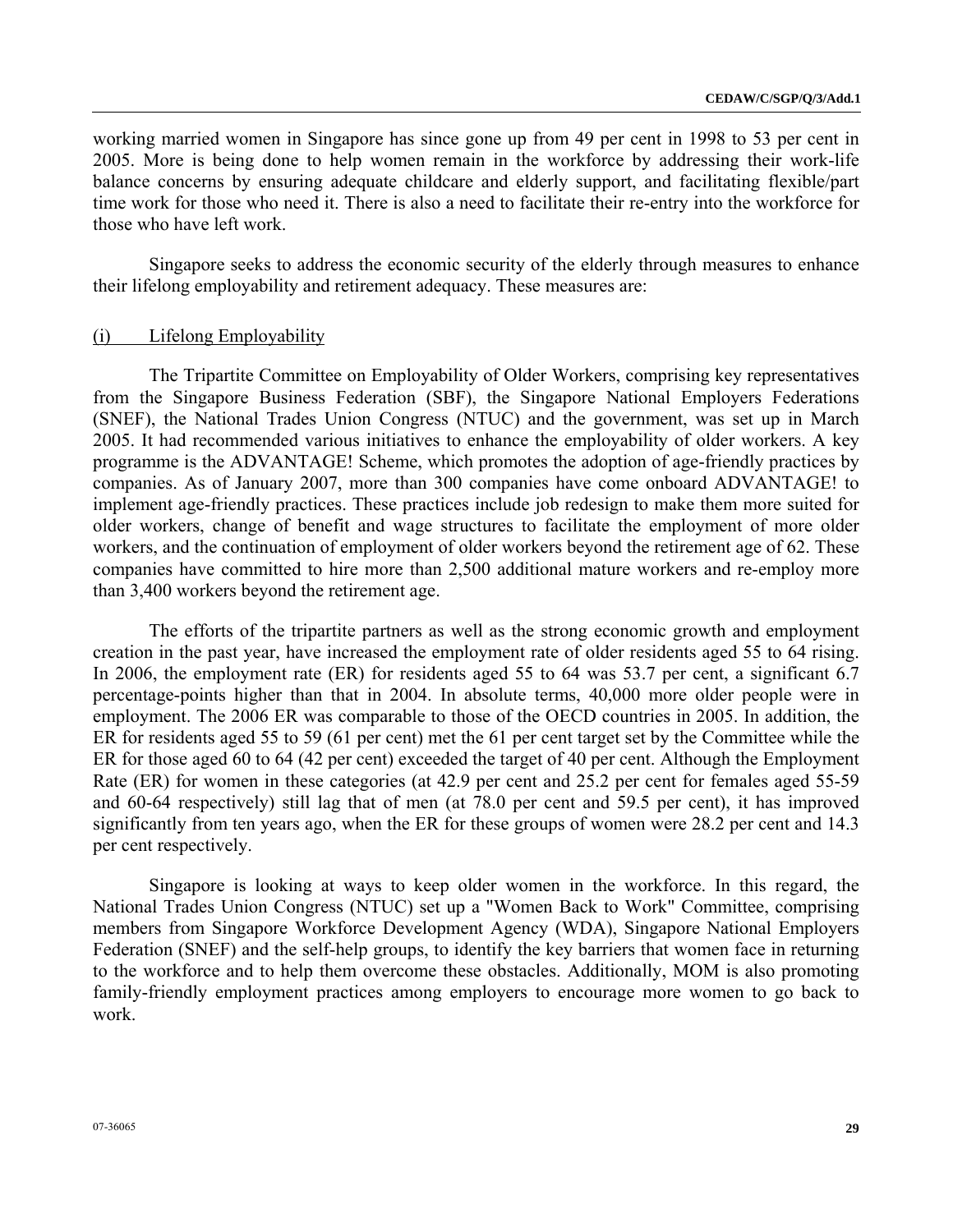#### (ii) Retirement Adequacy

 The Central Provident Fund covers all Singaporean Citizens and Permanent Residents, who are employees or self-employed. The Central Provident Fund (CPF) is the main pillar of Singapore's social security system. It is a comprehensive social-security savings scheme, which is designed to take care of a member's retirement, home-ownership and healthcare needs. It also provides financial protection to members and their families through its insurance schemes. From time to time, when the fiscal budget permits, the Government also makes cash or CPF distributions to older Singaporeans to help improve their retirement adequacy.

 All Singaporeans and Permanent Residents can open CPF accounts, including husbands or wives who are not working. Rather than legislate contribution, the Singapore Government encourages families to consider CPF adequacy of their family members. For this reason, the Government implemented the CPF Minimum Sum (MS) Topping-Up Scheme to help those who do not have enough CPF of their own, to set aside the MS in their Retirement Account (RA). Singapore citizens and Permanent Residents can top up their own, spouses', parents' or grandparents' CPF RA using their CPF savings or cash. The recipient of the top-up must be at least 55 years old. To further encourage voluntary top-ups to family members, changes will be made in the later part of 2007, to allow top-ups in more cases. Members will be allowed to make top-ups to siblings, as well as siblings and spouses who are below 55 years old. Members will also be allowed to top-up their grandparents' CPF accounts using their own CPF savings. In addition, the limit for top-ups will be raised. This scheme would also be extended by January 2008 to the allow spouses to top up each other's Special Account. Spouses who are not working (the majority of whom are women) are expected to benefit from this.

 In addition, the government has recently introduced the Workfare Income Supplement (WIS) scheme which provides an income supplement to older low wage workers. The WIS scheme is being introduced in conjunction with changes to the CPF system for workers earning S\$1,500 a month or less. Under the new scheme, older low wage workers will see a reduction in their employer CPF contributions to help improve their employability, and a reduction in employee CPF contributions to increase their take-home pay. To complement these CPF changes, Government will implement a new Workfare Income Supplement Scheme (WIS) which will make up for the reductions in their CPF contributions. To this effect, not only will the employability of these older workers be enhanced, they will be encouraged to work because they will be rewarded with higher take home income.

## 25. **Please provide information on disabled girls and women and on measures taken to deal with their particular situation, as recommended in the Committee's general recommendation 18 on disabled women. This information should describe any proactive measures taken to ensure that the dropout rate of disabled girls from primary and secondary schools is reduced.**

 Regardless of their disability, women and girls in Singapore are given the same opportunities as men and boys to exercise and enjoy their rights and develop themselves in the various aspects of life. The Singapore Government's commitment to gender equality remains unchanged - equal opportunities for men and women on the basis of meritocracy. Girls and women with disabilities are given equal access to programmes and services catering to persons with disabilities in areas such as education, employment, and health services.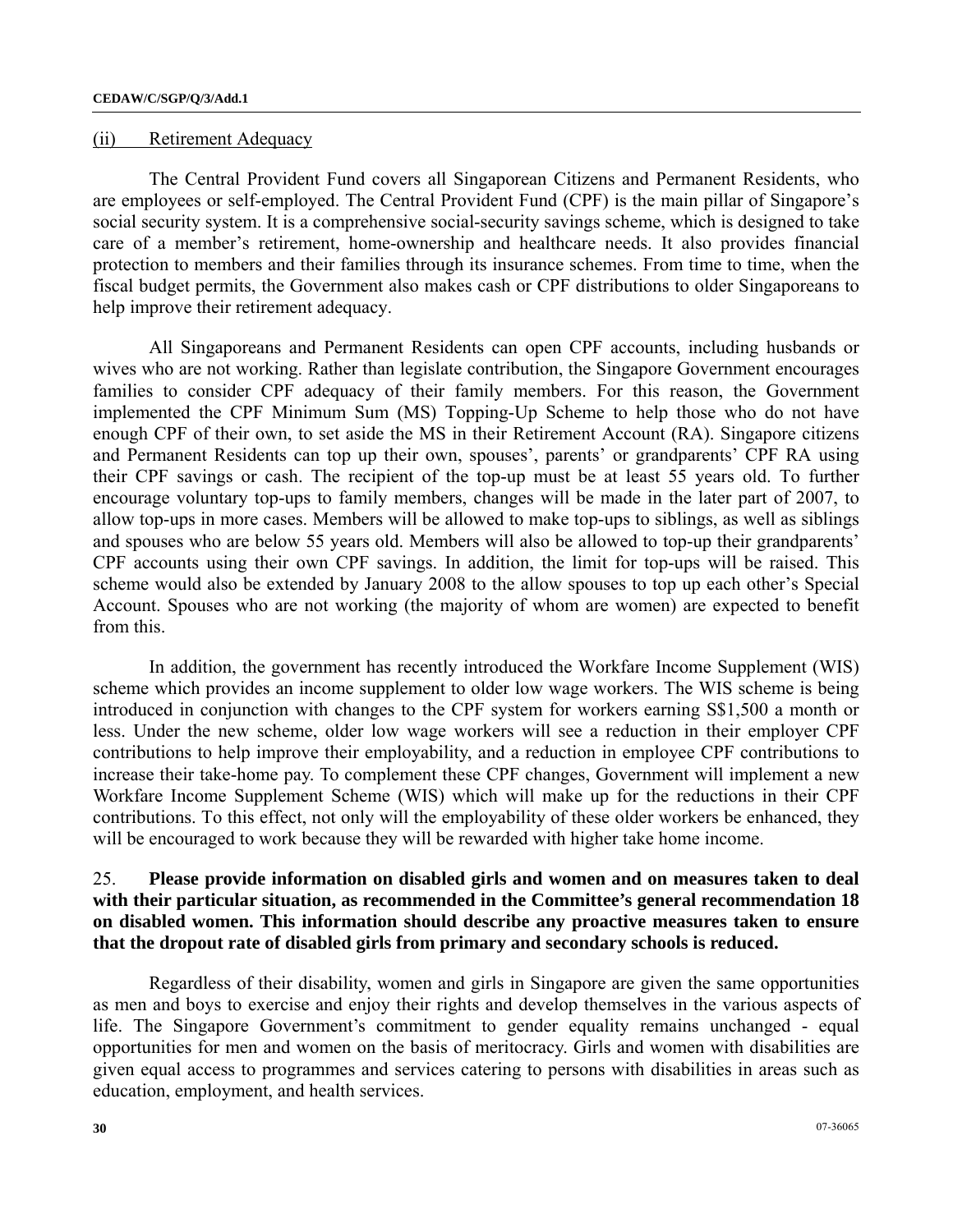The policies and provisions for special education are guided by the children's needs, rather than gender. Girls and boys with mild to moderate disabilities attend mainstream schools, while those with more severe disabilities attend Special Education Schools. Provisions for additional support, and efforts to encourage them to remain in school, are made based on the needs of the student. Both male and female pupils have equal access to the additional provisions.

 Some examples of MOE's measures to support disabled students (both boys and girls) in our mainstream schools are:

- (i) The deployment of Special Needs Officers (SNOs) to support children with mild to moderate dyslexia and autism in mainstream schools. More SNOs will be recruited and trained to support children with other types of learning disabilities beyond mild to moderate dyslexia and autism, to include disabilities such as Attention Deficit Hyperactivity Disorder (ADHD).
- (ii) The retrofitting of close to 60 mainstream schools to facilitate access for children with physical disabilities. There are currently two designated schools for the hearing impaired and four for the visually impaired, catering to students who need specialised support.

 In recognition that female students with intellectual disabilities are vulnerable to abuse, schools that serve them have included sexuality education in their curriculum. Girls are taught body awareness, appropriate sexual behaviours and their right to say "No". The Social Service Training Institute (SSTI) has also engaged overseas experts to organise an introduction and intermediate course on "Managing Sexuality in the Intellectually Disabled" to equip local NGOs with the basic knowledge and skills to manage sexuality issues concerning those with intellectual disabilities under their care. These efforts empower NGOs to protect vulnerable girls and women with disabilities.

 Typically, for victims of physical or sexual abuse, the Police do not allow another person to be present in the interview session. However, for a female victim of abuse with disabilities, the Police may allow another person whom the victim is familiar with to sit in through the interview process.

### **Marriage and family relations**

26. **Please provide clarification about the scope of the Women's Charter, in particular which of its provisions can be/ have been applied to Muslim women in the areas of division of matrimonial assets, enforcement of maintenance orders, legality of marriages and protection from domestic violence. Are Muslim women given a choice as to whether the Administration of Muslim Law Act or the Women's Charter should apply in a given situation or generally?**

 Generally, as long as a marriage was contracted in accordance with Muslim law, or where the parties are Muslims, the Syariah Court would be the default Court which deals with matters of divorce. With regard to division of matrimonial property, a provision similar to Section 112 of the Women's Charter has been incorporated almost word for word into Section 52 of the Administration of Muslim Law Act. This was done in the 1999 amendment to the Administration of Muslim Law Act. With the amendment, when a matter on the division or disposition of matrimonial assets is being decided by the Syariah Court, it applies the same principles as the civil divorce court.